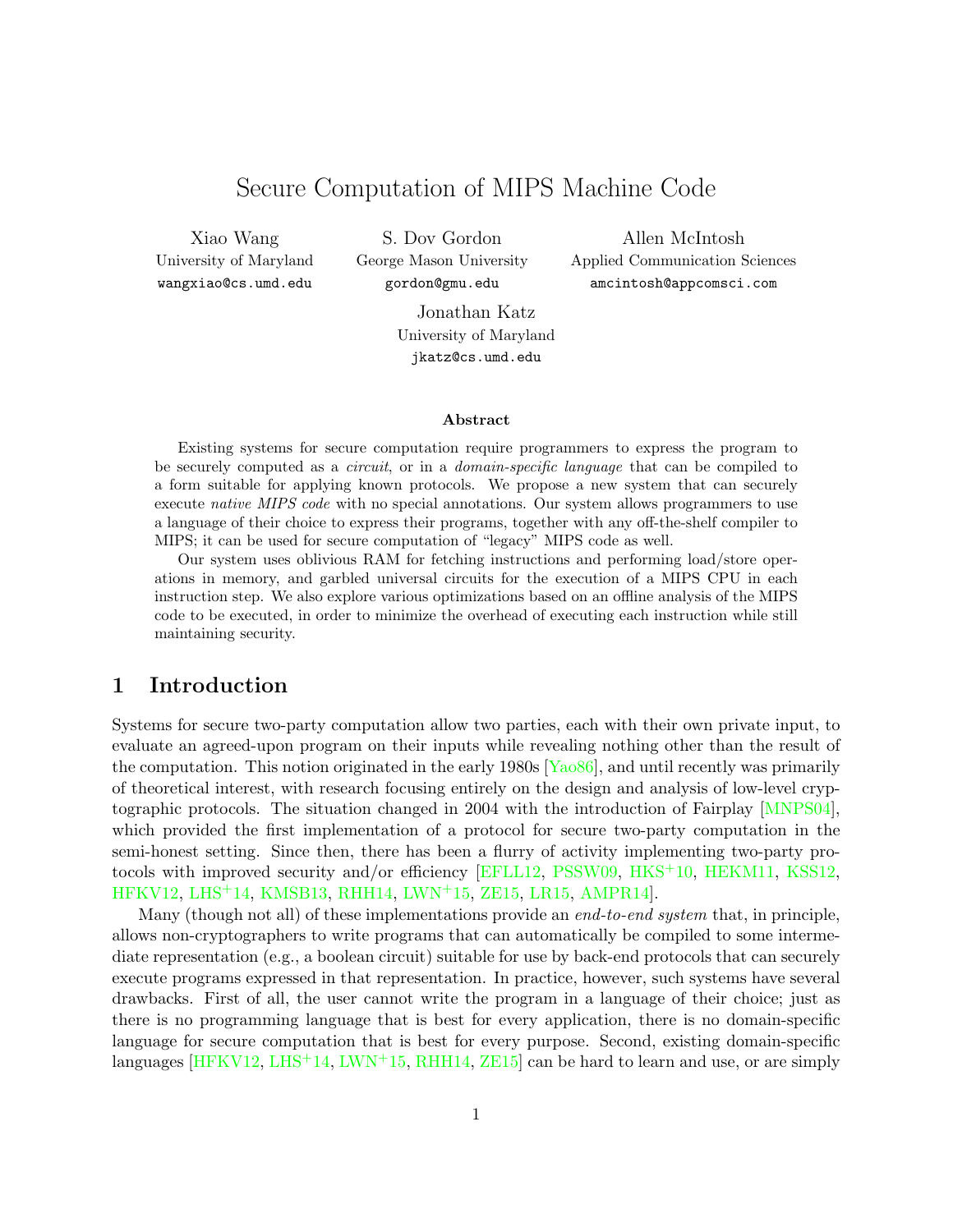limited in terms of expressiveness. For example, Secure Computation API (SCAPI) [\[EFLL12\]](#page-20-0) does not provide a high-level language to specify the function to compute. Sharemind [\[BLW08\]](#page-20-2) fails to support conditional statements branching on private variables according to the user manual. Obliv-C [\[ZE15\]](#page-22-1), an extension of C, requires the programmer to use special annotations along with an extended set of keywords for secret values and branching statements. Even if the language is a subset of a standard language (such as ANSI C [\[HFKV12\]](#page-21-5)), the programmer must still be aware of limitations and which features of the language to avoid; moreover, legacy code will not be supported. Finally, compilers from high-level languages to boolean circuit representations (or other suitable representations) can be slow; as discussed in detail in Section [5.2,](#page-13-0) some previous compilers [\[KMSB13,](#page-21-7) [KSS12\]](#page-21-4) require more than 2000 seconds just to compile a program for matrix multiplication of dimension 16 into a circuit representation, not even including any cryptographic operations. Furthermore, most compilers requires recompiling the program when the input size changes.

Motivated by these drawbacks, we explore in this work the design of a system for secure execution, in the semi-honest setting, of native MIPS machine code. That is, the input program to our system—i.e., the program to be securely computed—is expressed in MIPS machine code, and our system securely executes this code. We accomplish this via an emulator that securely executes each instruction of a MIPS program; the emulator uses oblivious RAM [\[GO96\]](#page-21-11) for fetching the next instruction as well as for performing load/store operations in memory, and relies on a universal garbled circuit for executing each instruction. Our system addresses all the problems mentioned earlier:

- Programmers can write their programs in a language of their choice, and compile them using any compiler of their choice, so long as they end up with MIPS machine code. Legacy MIPS code is also supported.
- Because our system does not require compilation from a domain-specific language to some suitable intermediate representation, such as boolean circuits, we can use fast, off-the-shelf compilers and enjoy the benefits of all the optimizations such compilers already have. The number of instructions we securely execute is identical to the number of instructions executed when running the native MIPS code (though, of course, our emulator introduces overhead for each instruction executed).

Our code is open sourced online  $<sup>1</sup>$  $<sup>1</sup>$  $<sup>1</sup>$ .</sup>

Our primary goal was simply to develop a system supporting secure execution of native MIPS code. In fact, though, because of the way our system works—namely, via secure emulation of each instruction—we also gain the benefits of working in the RAM model of computation (rather than in a boolean-circuit model), as in some previous work  $\left[\frac{GKK^+12, \text{L}HS^+14, \text{L}WW^+15}{GKK^+12, \text{L}}\right]$ . In particular, the total work required for secure computation of a program using our system is proportional (modulo polylogarithmic factors) to the actual number of instructions executed in an insecure run of that same program on the same inputs; this is not true when using a circuit-based representation, for which all possible program paths must be computed even if they are eventually discarded. Working in the RAM model even allows for computation time sublinear in the input length  $\left[\frac{G}{K} + 12\right]$  (in an amortized sense); we show an example of this in Section [5.4.](#page-15-0)

<span id="page-1-0"></span><sup>1</sup> <https://github.com/wangxiao1254/Secure-Computation-of-MIPS-Machine-Code>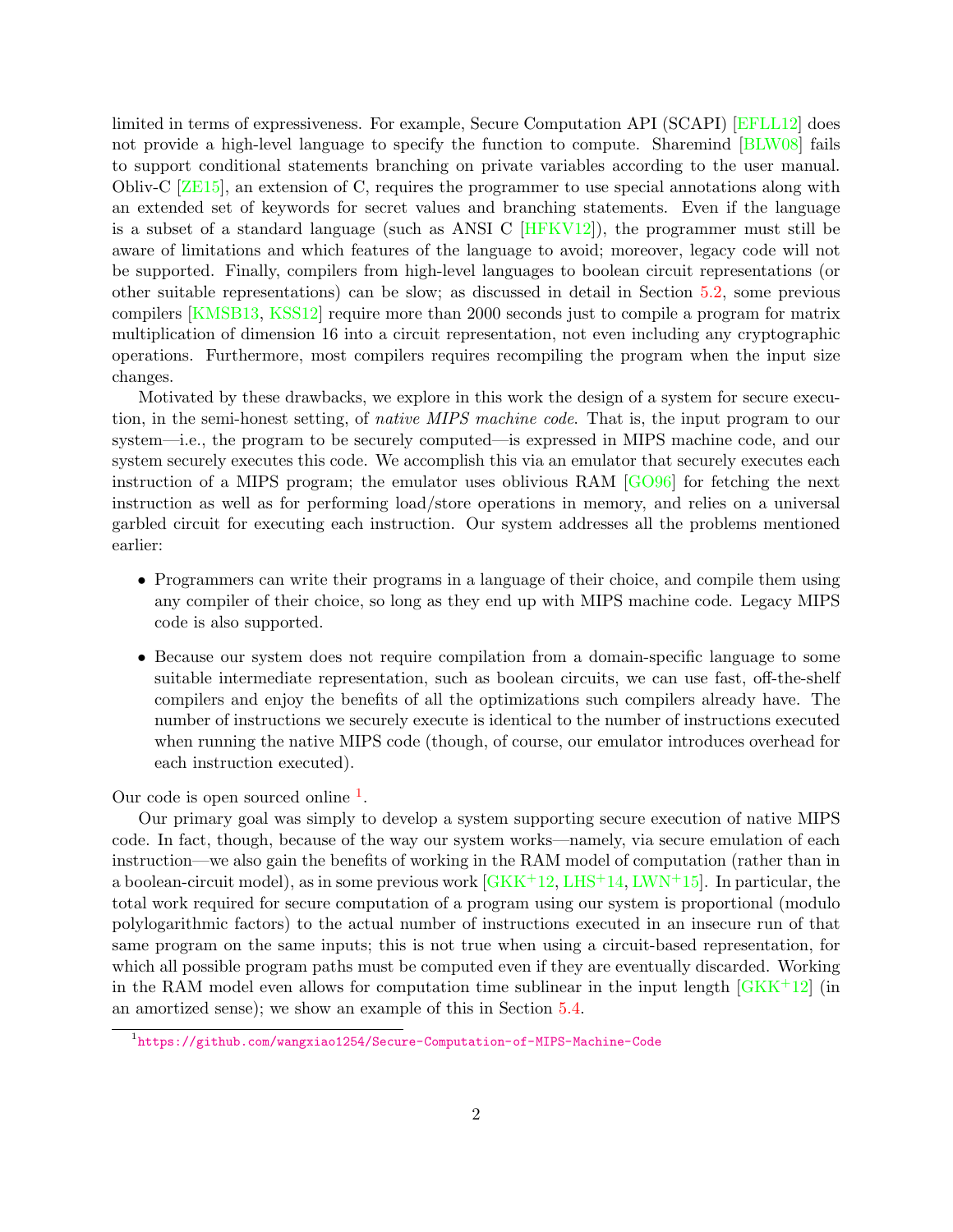**Performance.** Our goal is generality, usability, and portability; we expressly were **not** aiming to develop a yet-more-efficient implementation of secure computation. Nevertheless, for our approach to be viable it must be competitive with existing systems. We describe a number of optimizations that rely on an offline analysis of the (insecure) program to be executed; these can be done before the parties' inputs are known and before execution of any protocol between them begins. We view these optimizations as one of the main contributions of our work, as they improve the performance by as much as a factor of  $30\times$  on some programs, bringing our system to the point where it is feasible. In fact, for certain applications we are only ∼25% slower than ObliVM [\[LWN](#page-21-9)+15] (see Section  $5.4$ ).

Trade-off between efficiency and usability. Our work explores part of the spectrum between efficiency and usability for secure-computation systems. Most work in this area has concentrated on the former, focusing on optimizing the back-end protocol, implementation aspects, or improved compilation time. Here, we are expressly interested in maximizing usability, envisioning, e.g., a nonexpert user maintaining a large code base, perhaps written in several languages, who occasionally wishes to run some of this code securely. Such a user might gladly sacrifice run-time efficiency in order to avoid re-writing their code in the domain-specific language of the moment. To support this level of generality, the only feasible approach is to securely compute on a low-level language. One goal of our work is to explore how much efficiency must be sacrificed in order to achieve this level of generality.

Related and concurrent works. Songhori et al. [\[SHS](#page-22-2)+15] explored using hardware-optimization techniques to reduce the size of boolean circuits and demonstrated a circuit containing MIPS-I instructions. However, the goal of their work was different: they aim to minimize the size of a single universal circuit for private function evaluation (PFE), while we aim to optimize the emulation of an entire public MIPS program. In particular, they do not investigate optimizations to accelerate execution of the program, something that is a key contribution of our work. Fletcher et al. [\[FDD12\]](#page-20-4) designed an interpreter based on the Turing machines, using static analysis on the program to improve the efficiency. Their levelization technique shares some similarities to some of our techniques. However their system does not support general RAM computation, therefore is simpler than our setting.

Concurrently, Keller [\[Kel15\]](#page-21-12) recently built a system that executes C code over the SPDZ protocol. Their high level idea is similar to our *basic system*: using a universal circuit for ALU and ORAM for memory access. However, they didn't explore how to use static analysis to further accelerate the system, as in our optimized system described in Section [4.](#page-8-0)

## <span id="page-2-0"></span>2 Preliminaries

We briefly describe some background relevant to our work.

Secure computation and garbled circuits. Protocols for two-party computation allow two parties, each with their own private input, to compute some agreed-upon function on their inputs while revealing nothing to either party other than the result of the computation. In this paper we exclusively focus on the semi-honest model, where both parties are assumed to execute the protocol correctly, but each may try to infer additional information about the other party's input based on their own view of the protocol transcript.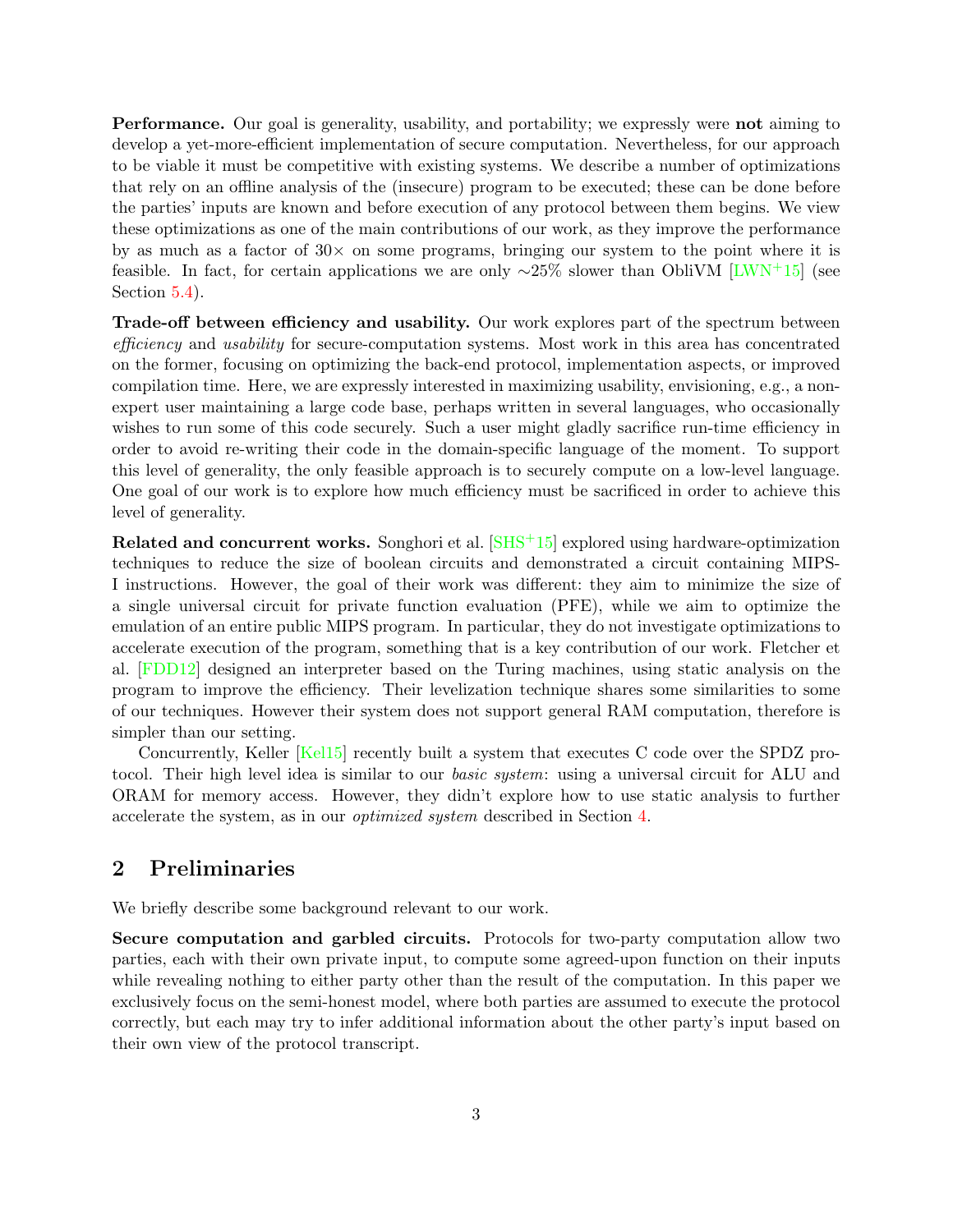

Figure 1: Our system takes native MIPS code as input, and performs offline analysis resulting in a garbled circuit (corresponding to execution of the MIPS CPU) for each time step. During online execution, the parties execute these garbled circuits on inputs fetched using oblivious RAM.

Our emulator uses as a building block Yao's garbled-circuit protocol [\[Yao86\]](#page-22-0) for secure two-party computation, which assumes the function to be computed is represented as a boolean circuit. At a high level, the protocol works as follows: one party, acting as a *garbled-circuit generator*, associates two random cryptographic keys with each wire in the circuit. One of these keys will represent the value 0 on that wire, and the other will represent the value 1. The circuit generator also computes a garbled table for each gate of the circuit; the garbled table for a gate g allows a party who knows the keys associated with bits  $b_L, b_R$  on the left and right input wires, respectively, to compute the key associated with the bit  $g(b_L, b_R)$  on the output wire. The collection of garbled gates constitutes the garbled circuit for the original function. The circuit generator sends the garbled circuit to the other party (the *circuit evaluator*) along with one key for each input wire corresponding to its own input. The circuit evaluator obtains one key for each input wire corresponding to *its* input using oblivious transfer. Given one key per input wire, the circuit evaluator can "evaluate" the garbled circuit and compute a single key per output wire.

If the circuit generator reveals the mapping from the keys on each output wire to the bits they represent, then the circuit evaluator can learn the actual output of the original function. However, it is also possible for the circuit generator to use the output wires from one garbled circuit as input wires to a subsequent garbled circuit (for some subsequent computation being done), in which case there is no need for this decoding to take place. In fact, this results in a form of "secret sharing" that we use in our protocol; namely, the sharing of a bit b will consist of values  $(w^0, w^1)$  held by one party, while the other party holds  $w^b$ .

Oblivious RAM (ORAM). Oblivious RAM [\[GO96\]](#page-21-11) allows a "client" to read/write an array of data stored on a "server," while hiding from the server both the the data and the data-access pattern. By default, ORAM only hides information from the server; to hide information from both parties, we adopt the method of Gordon et al.  $\sqrt{GKK^+12}$  and share the client state between the two parties, who can then use the shares as input to a secure computation that outputs a memory address to read, while also updating both users' shares of the state.

In this work, we use ORAM to store both the MIPS program (so parties are oblivious of the instruction being fetched) as well as the contents of main memory (so parties are oblivious about the location of memory being accessed). Note that in the former case, the data is public and read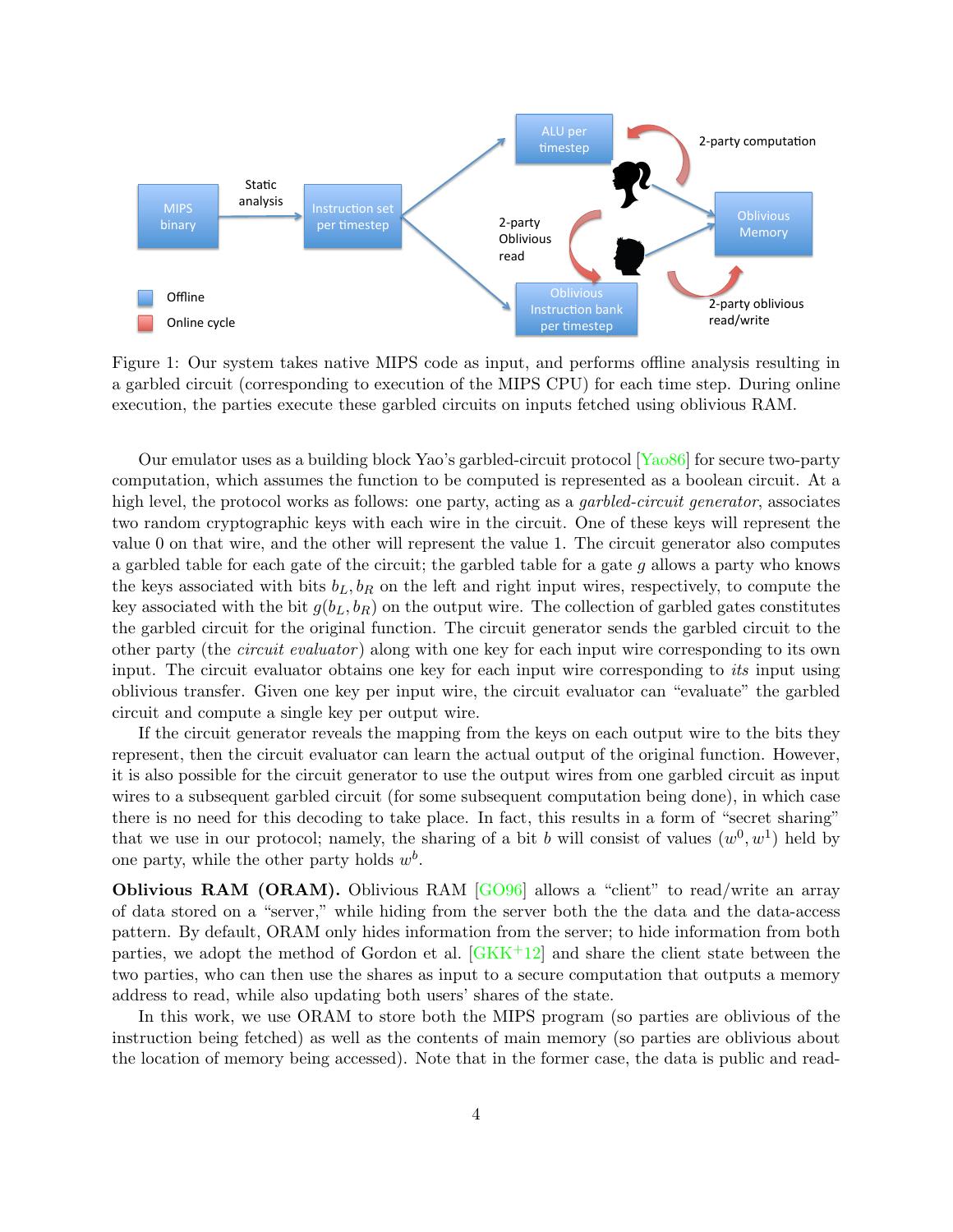only, whereas in the latter case the data needs to be kept hidden from both parties (in general), and may be both read and written. We refer to the ORAM storing instructions as the "instruction bank," and the ORAM storing data as the "memory bank."

Security of our emulator. Although we do not provide any proofs of security in this work, an argument as in  $GKK^+12$  can be used to prove that our construction is secure (in the semi-honest model) with respect to standard definitions of security  $[Gol04]$ , with one important caveat: our system leaks the total number of instructions executed in a given run of the program. This is a consequence of the fact that we allow loop conditions based on private data, something that is simply disallowed in prior work. Leaking the running time may leak information about the parties' private inputs; note, however, that this can easily be prevented by using padding to ensure that the running time is always the same. In section [4.3,](#page-12-0) we will discuss how to reduce this leakage while improving the efficiency at the same time.

### <span id="page-4-2"></span>3 Basic System Design

In this section we describe the basic design of our system. We describe the overall workflow in Section [3.1.](#page-4-0) In Section [3.2,](#page-4-1) we review relevant aspects of the MIPS architecture, and in Section [3.3,](#page-5-0) we give a high-level overview of how our system works. We provide some low-level details in Sections [3.4](#page-6-0) and [3.5.](#page-7-0) We defer until Section [4](#page-8-0) a discussion of several important optimizations that we apply.

#### <span id="page-4-0"></span>3.1 Overall Workflow

Our system enables two parties to securely execute a program described in a MIPS code. Our system works in the following steps:

- It first performs an offline static analysis of the MIPS code to produce a set of CPU circuits and instruction banks, one for each step of the computation. In our basic system described in this section, the offline analysis is rather simple; a more complex analysis, described in Section [4,](#page-8-0) can be used to improve performance.
- During the online phase, the two parties securely execute each instruction, using ORAM to access the appropriate inputs at each step.

As our back-end for secure computation (namely, generation/execution of the garbled circuits, and fetching of inputs using  $ORAM$ ) we use ObliVM [\[LWN](#page-21-9)<sup>+</sup>15]. However, other frameworks [\[DSZ15,](#page-20-5)  $SHS<sup>+</sup>15, ZE15$  $SHS<sup>+</sup>15, ZE15$  could also potentially be used (in conjunction with other ORAM implementations).

#### <span id="page-4-1"></span>3.2 MIPS Architecture

A MIPS program is an array of instructions, each 32 bits long. In the basic MIPS instruction set (i.e., in MIPS I), there are about 60 instruction types, including arithmetic instructions, memoryrelated instructions, and branching instructions. Instruction types refer to the operations performed during a CPU cycle. On the other hand, an instruction consists of instruction type and operands. For example, ADD is an instruction type, but ADD \$1, \$2, \$2 is an instruction.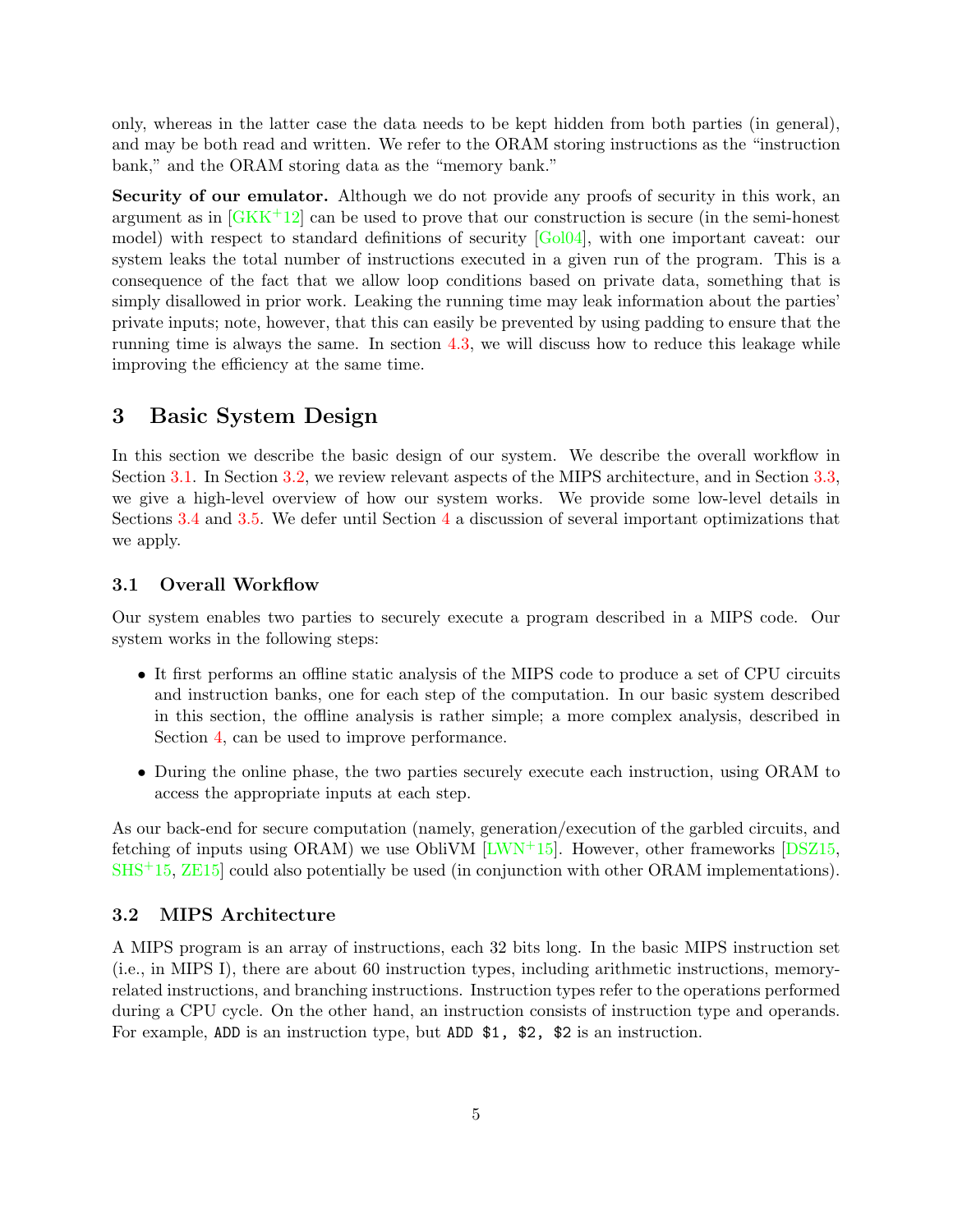<span id="page-5-1"></span>

| <b>Types</b> | Instruction Type              |                               |                     |                            |                            |                     |                         |            |              |             |
|--------------|-------------------------------|-------------------------------|---------------------|----------------------------|----------------------------|---------------------|-------------------------|------------|--------------|-------------|
| R Type       | ADDU<br><b>MTLO</b>           | MOVZ<br><b>MFHI</b>           | <b>MOVN</b><br>MTHI | <b>SLLV</b><br><b>MULT</b> | <b>SRLV</b><br><b>SUBU</b> | MFLO<br><b>SLTU</b> | <b>SLL</b><br><b>OR</b> | SRL<br>XOR | SR.A<br>NOR. | AND.<br>DIV |
| I Type       | <b>BGEZAL</b><br><b>ADDIU</b> | <b>SLTIU</b><br><b>BLTZAL</b> | XORI<br><b>BGEZ</b> | ANDI<br><b>BLTZ</b>        | <b>BLEZ</b><br><b>BGTZ</b> | JR.<br><b>BEQ</b>   | ORI<br><b>LUI</b>       | <b>BNE</b> |              |             |
| J Type       | J                             | JAL                           |                     |                            |                            |                     |                         |            |              |             |

### Table 1: Set of instruction types currently supported in our system. More instructions can be added easily.

For our purposes, we can view the state of the MIPS architecture during program execution as consisting of  $(1)$  the program itself (i.e. the array of instructions),  $(2)$  the values stored in a set of 32bit registers, which include 32 general-purpose registers plus various special registers including one called the program counter, and (3) values stored in main memory. To execute a given program, the input(s) are loaded into appropriate positions in memory, and then the following steps are repeated until a special exit instruction is executed:

- Instruction fetch (IF): fetch the instruction according to the program counter.
- Instruction decode (ID): fetch 2 registers according to the instruction.
- Execute (EX): execute the instruction and update the program counter.
- Memory access (MEM): perform load/store operations on memory, if required (depending on the instruction).
- Write back (WB): write a value to one register.

#### <span id="page-5-0"></span>3.3 Overview of Our System

At a high level, two parties use our system to securely execute a MIPS program by maintaining secret shares of the current state, and then updating their shares by securely emulating each of the steps listed above until the program terminates. We describe each of these next.

We currently support about 37 instruction types (see Table [1\)](#page-5-1), which are sufficient for all the programs used in our experiments. It is easy to add instruction types to our system as needed, using 2–3 lines of code (in the ObliVM framework) per instruction. In our basic system described here, every supported instruction is included in the garbled circuit for every step, thus increasing the run-time of each emulated MIPS cycle. In our optimized system described in Section [4,](#page-8-0) only instructions that can possibly be executed at some step are included in the garbled circuit for that step, so there is no harm in including support for as many instructions types as desired.

Secret sharing the MIPS state. As mentioned previously, the MIPS state contains the array of program instructions, registers, and memory; all three components are secret shared between the two parties and, in addition, the program instructions and memory are stored in (separate) ORAMs. (Even though the program instructions are known to both parties, it is important that neither party learns which instruction is fetched in any instruction cycle, as this leaks information about the inputs.) The registers could, in principle, also be stored in ORAM, but since there are only 32 registers a trivial ORAM (i.e., a linear scan over all registers) is always better.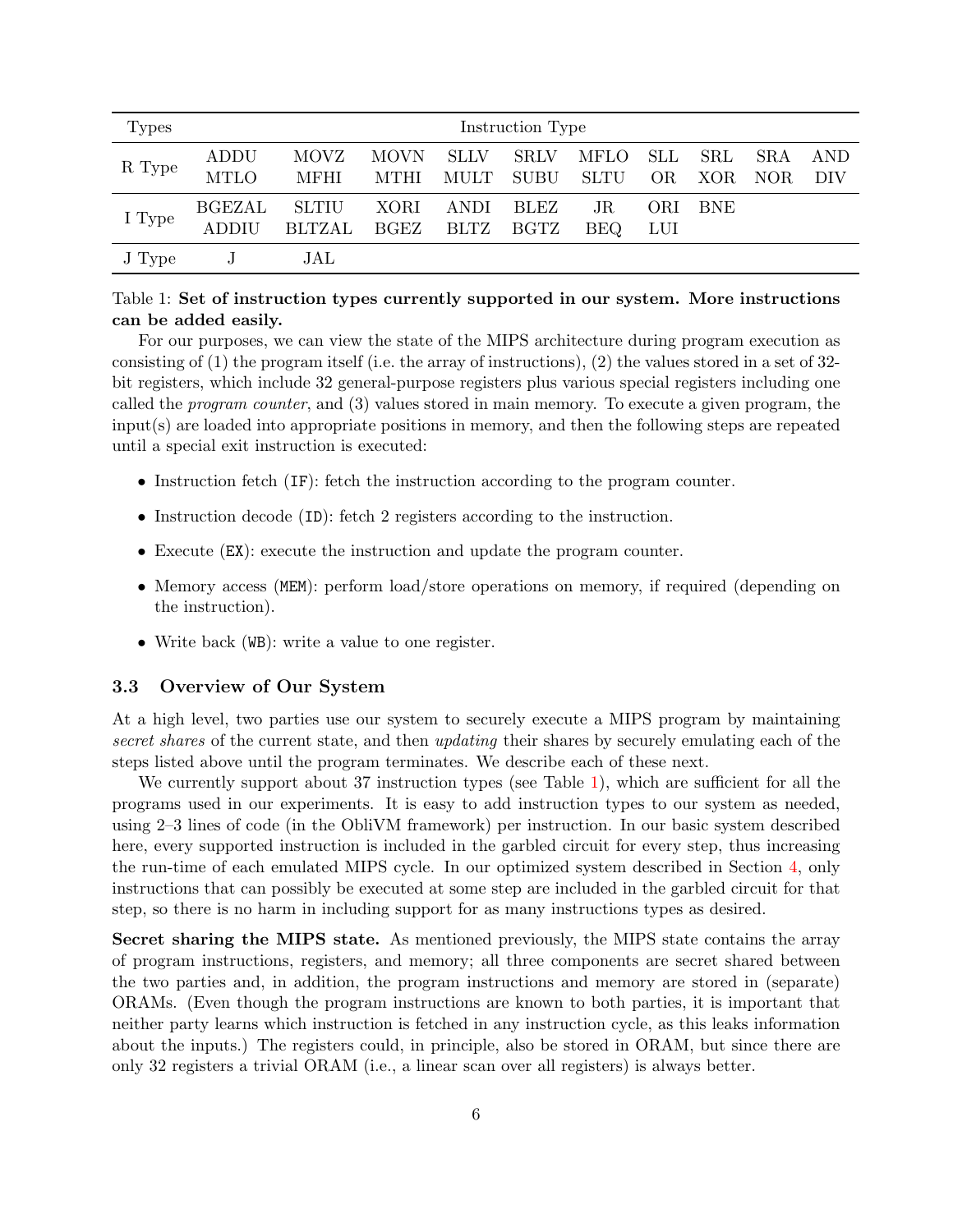By default, all components are secret shared using the mechanism described in Section [2.](#page-2-0) Although this results in shares that are  $80-160\times$  larger than the original value (because ObliVM creates garbled circuits with 80-bit keys), this sharing is more efficient for evaluating garbled circuits on those shared values. However, when the allocated memory is larger than 12MB, we switch to a more standard XOR-based secret-sharing scheme, adding an oblivious-transfer step and an XOR operation inside the garbled circuit to reconstruct the secret.

Secure emulation. The parties repeatedly update their state by performing a sequence of secure computations in each MIPS instruction cycle. For efficiency, we reordered the steps described in the previous section slightly. In the secure emulation of a single cycle, the parties:

- 1. Obliviously fetch the instruction specified by the shared program counter (the IF step).
- 2. Check whether the program has terminated and, if so, terminate the protocol and reconstruct the output.
- 3. Securely execute the fetched instruction, and update the registers appropriately (this corresponds to the ID, EX, and WB steps).
- 4. Obliviously access/update the memory and securely update a register if the instruction is a load or store operation (this corresponds to the MEM and WB steps).

We stress that the parties should not learn whether they are evaluating an arithmetic instruction or a memory instruction, and must therefore execute steps 3 and 4 in every cycle, even if the step has no effect on the shared MIPS state. Our improved design in Section [4](#page-8-0) provides a way of securely bypassing step 4 on many cycles.

#### <span id="page-6-0"></span>3.4 Setup

Before executing the main loop, we load the MIPS code into the (shared) instruction memory and the users' inputs into the (shared) main memory.

Loading the MIPS code. In our baseline system design, we load the full program (i.e., array of instructions) into an ORAM. Therefore, when emulating each step we incur the cost of accessing an ORAM containing instructions from the entire program. In Section [4,](#page-8-0) we describe improvements to this approach.

In our current implementation, we do not load any code executed before  $\text{main}()$  is called, e.g., library start-up code, code for managing dynamic libraries, or class-constructor code. The latter is not needed for executing MIPS programs compiled from C code, but would be needed for executing MIPS code generated from object-oriented languages. Note, however, that such operations are data-independent, and can be simulated by the parties locally. Adding support for loading such code would thus be easy to incorporate in our system.

Loading user inputs. We assume a public upper bound on the input size of each party. Each party starts with their input in a local file. When emulation begins, the parties initialize an empty ORAM supporting the maximum input sizes, and the parties' inputs are secret shared and written to some agreed-upon (non-overlapping) segments of memory. The parties also initialize their shares of the register space with pertinent information such as the address and length of the input data. Since no annotation is used, we need to find a way to specify which party each input belongs to.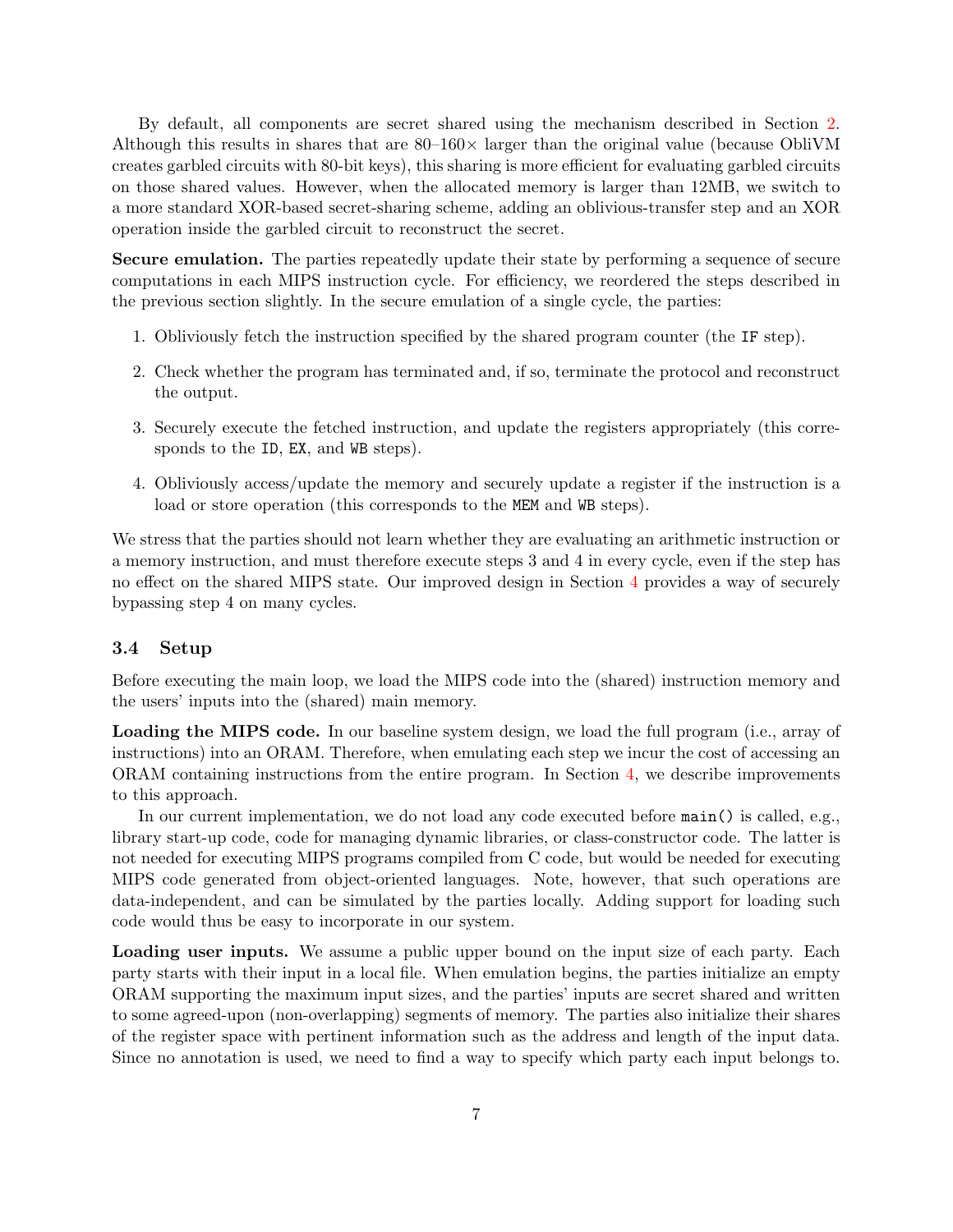<span id="page-7-1"></span>

Figure 2: Overview of secure computation of a MIPS program. Boxed lines are executed outside of secure computation.

In our system, each party organizes their input as an array, which is passed to the function to compute in an fixed order: generator's array comes first; evaluator's array comes second, followed by the length of two arrays.

#### <span id="page-7-0"></span>3.5 Main Execution Loop

We use  $ORAM_{inst}$ ,  $ORAM_{MEM}$ , reg,  $p$ c, and inst to denote, respectively, the (shared) instruction bank, (shared) memory bank, (shared) registers, (shared) value of the program counter, and (shared) current instruction. As shown in Figure [2,](#page-7-1) secure execution of a MIPS program involves repeated calls of three procedures: instruction fetch, ALU computation, and memory access.

Instruction fetch. In the basic system, we put the entire MIPS program into an ORAM. Therefore, fetching the next instruction is simply an ORAM lookup.

ALU computation. The MIPS ALU is securely computed using a universal garbled circuit. As shown in Figure [3,](#page-8-1) this involves five stages:

- 1. Parse the instruction and get fields including operation code, function code, register addresses, and the immediate value. (We use inst[s:e] to denote the s-th bit to the e-th bits of inst.)
- 2. Retrieve values reg\_rs = reg[rs] and reg\_rt = reg[rt] from the registers.
- 3. Perform arithmetic computations.
- 4. Update the program counter.
- 5. Write the updated value back to the registers.

The first step is free due to the secret sharing we use and the fact that here we are using a circuit model of computation. The fourth step is very cheap. The second and fifth steps require 3 accesses to the register space in total, which we have implemented using a circuit with 3552 AND gates.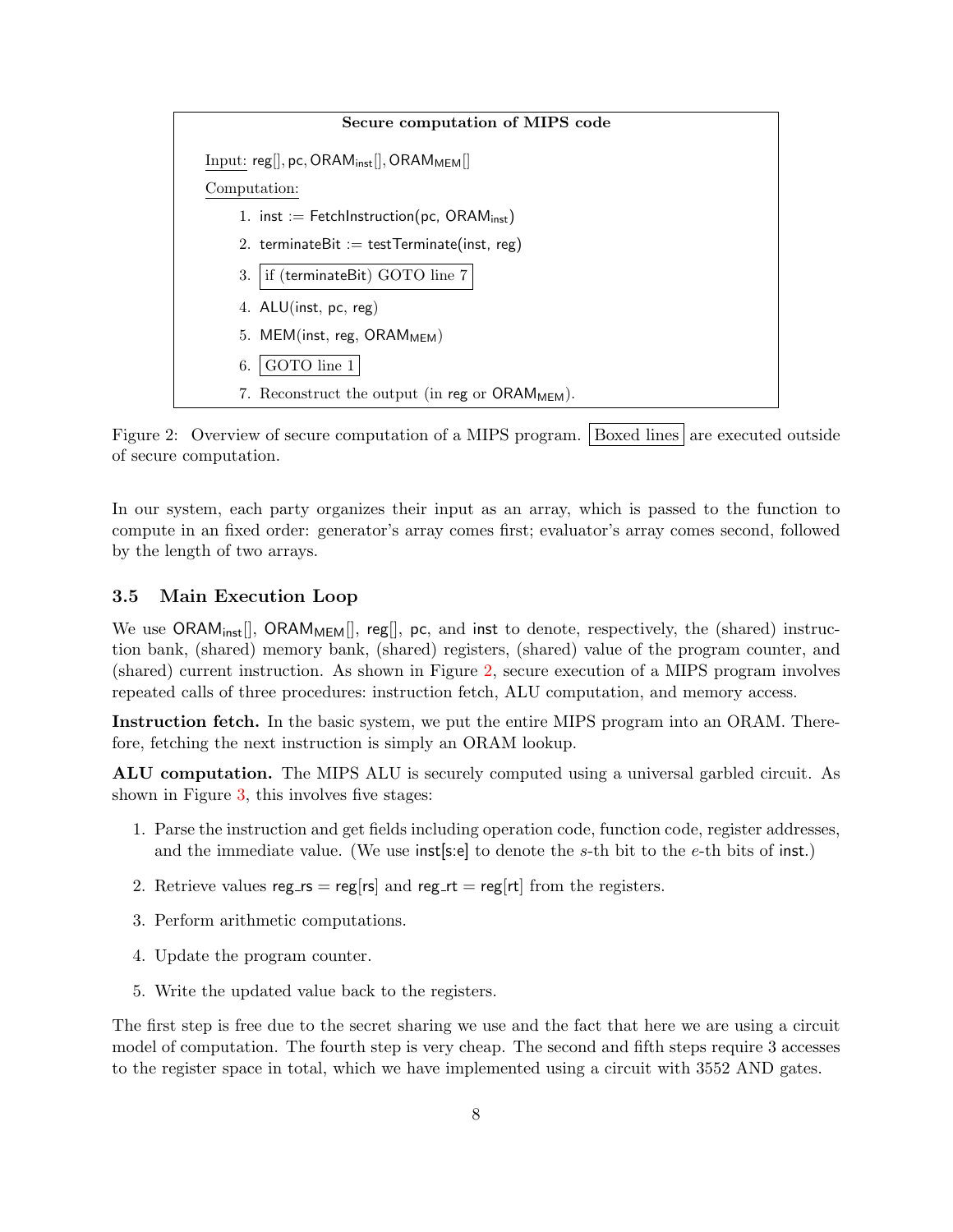```
Secure computation of the MIPS ALU
Input: inst, pc,reg[]
ALU:
     1. rs := inst[21:25], funct := inst[0:5], rd := inst[11:15]rt := inst[16:20], op := inst[26:31], imm := inst[0:15], ...
     2. reg_rs := reg[rs], reg_rt := reg[rt]
     3. if op == R<sub>-Type and funct</sub> == ADD
           reg\_rd := reg\_rs + reg\_rtelse if op == l_Type and funct == ADDI
           reg-rt := reg_rs + immediate
       else if \ldots // more arithmetic operations
     4. if op == R-Type then pc := pc + 4else if op == l_Type and funct == BNE
          if reg_rs! = reg_rt
              pc := pc + 4 + 4 \times immelse if \dots // more cases that update pc
     5. if op == R-Type then reg[rd] := reg_rd
       else reg[rt] := reg_rt
```
Figure 3: This functionality takes the current instruction, program counter, and registers as input. Depending on the type of the instruction, it performs computation and updates the registers, as well as updating the program counter.

Memory access. Memory-related instructions can either load a value from memory to a register, or store a value from a register to memory. As shown in Figure [4a,](#page-9-0) in order to hide the instruction type, every memory access requires one read and one write to the memory ORAM, as well as a read and a write to the registers. The cost of this component depends on how large the memory is, and is often the most expensive part of the entire computation.

Checking for termination. In our basic implementation, we execute a secure computation on each cycle in order to determine whether the program has terminated. (See Figure [4b.](#page-9-0)) This is done by checking the current instruction and the contents of the final register (used for storing the return value). Revealing this bit to both parties requires one round trip in each instruction cycle.

### <span id="page-8-0"></span>4 Improving the Basic Design

The construction described in Section [3](#page-4-2) requires us to perform a secure emulation of the full MIPS architecture for every instruction cycle. Even if we restrict our system to only include a small number of instruction types, we still have to execute many unnecessary instructions in every step: if a single expensive instruction appears anywhere in the program, our basic system would execute this expensive instruction at every step, even though the result is usually ignored. Even worse is the fact that the presence of load/store instructions necessitates expensive accesses to the memory ORAM in every instruction cycle.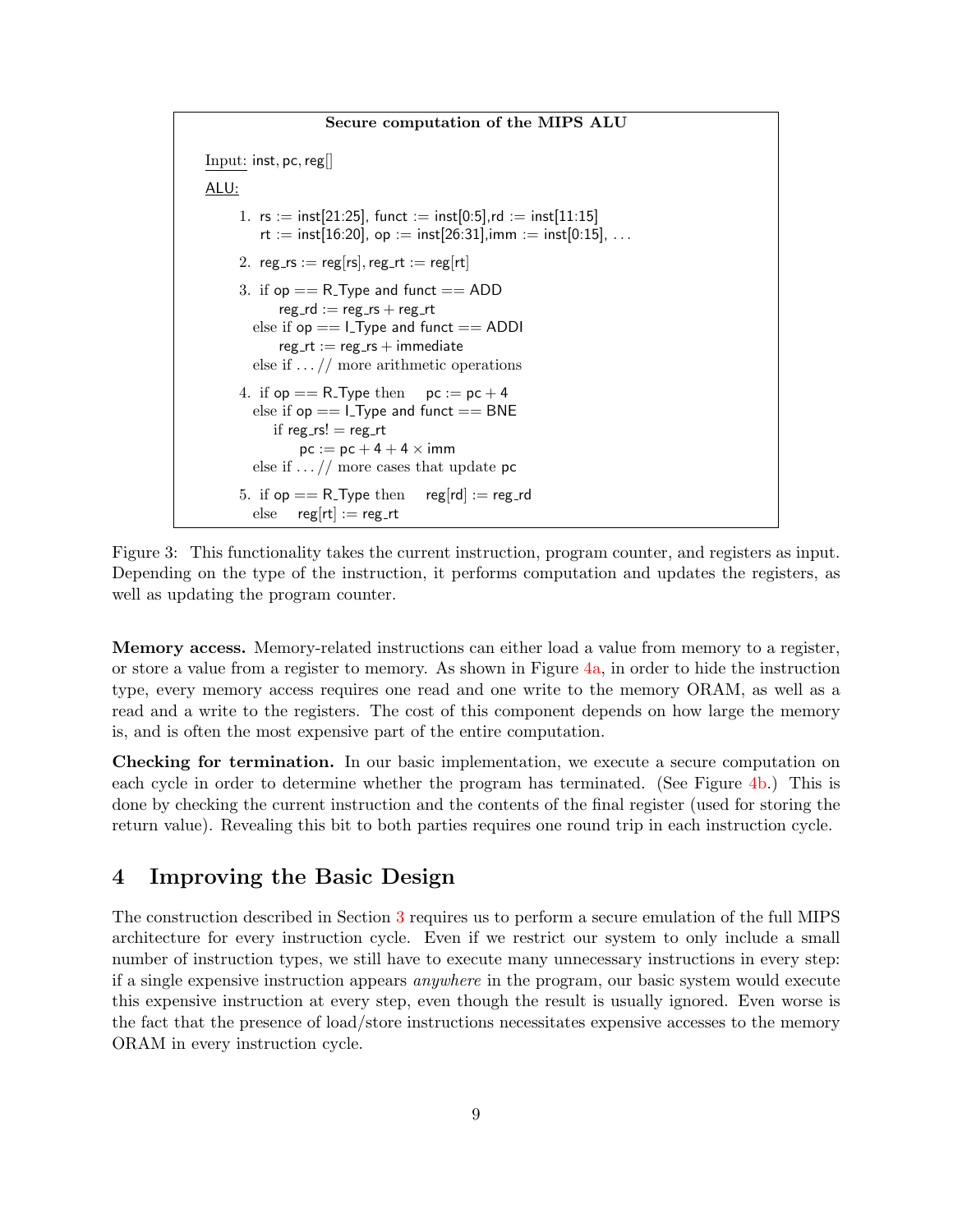<span id="page-9-0"></span>Secure memory access Input: inst, reg[],  $ORAM_{MEM}$ MEM: 1.  $rs:=inst[21:25]$ ,  $op:=inst[26:31]$ , rt:=inst[16:20], imm:=inst[0:15] 2. addr  $:=$  imm+reg[rs] 3. If op is a load operation code:  $reg[rt] := ORAM_{MEM}[addr]$ 4. If op is a store operation code:  $ORAM_{MEM}[addr] := reg[rt]$ 

(a) This functionality takes the instruction, the registers, and the memory as input and accesses the memory and registers according to the instruction.



(b) This functionality takes the current instruction and the registers as input. It returns true if these indicate program termination.

#### <span id="page-9-1"></span>4.1 Mapping Instructions to Steps

We improve the efficiency of our system by identifying unnecessary computation. First, we perform static analysis of the MIPS binary code and compute, for every step of the program execution, the set of instructions that might possibly be executed in that step. Then, using this information, we automatically generate a small instruction bank and ALU circuit tailored for each time step. This allows us to improve performance, without affecting security in various ways.

Computing instruction sets for each time step. To compute a set of instructions that might be executed at each time step, we walk through the binary code, spawning a new thread each time we encounter a branching instruction. Each thread steps forward, tagging the instructions it encounters with an increasing time step, and spawning again when it encounters a branch. We terminate our analysis if all threads halt, or if the set of all instructions tagged with current time step L is the same as the set of instructions tagged with some previous time step  $k < L$ . It is easy to verify that one of these two conditions will eventually be met. Now, the set of instructions that should be executed at time step  $i < L$  contains all instructions tagged with time step i.

During the execution, our emulator chooses a circuit according to the following deterministic sequence of time steps:  $1, 2, ..., L, k + 1, ..., L, k + 1, ..., L, ...,$  until the termination condition is satisfied. In Section [5.2,](#page-13-0) we will discusse in detail how long such static analysis takes on programs of different sizes.

To illustrate this procedure, we provide a very simple example in Figure [5a.](#page-10-0) Although there are eight instructions in the code snippet, at most two instructions can possibly be executed in any time step. When the code contains loops, as shown in Figure [5b,](#page-10-0) a single instruction might appear in multiple time steps. In this case, our analysis will only terminate when we repeat some prior state, resulting in an instruction set that is identical to one that we previously constructed. In particular, the set of instructions for time step  $2k + 4$  is the same as the one for time step  $k + 3$ .

This analysis does not result in an optimal assignment of instructions to time steps, because it ignores data values. We leave it to future work to explore better methods of performing the mapping of instructions to time steps. On the other hand, because of this it is easy to see that no private information is leaked since the set of instructions corresponding to some time step t includes all possible instructions that could ever be executed at step t for any possible set of inputs.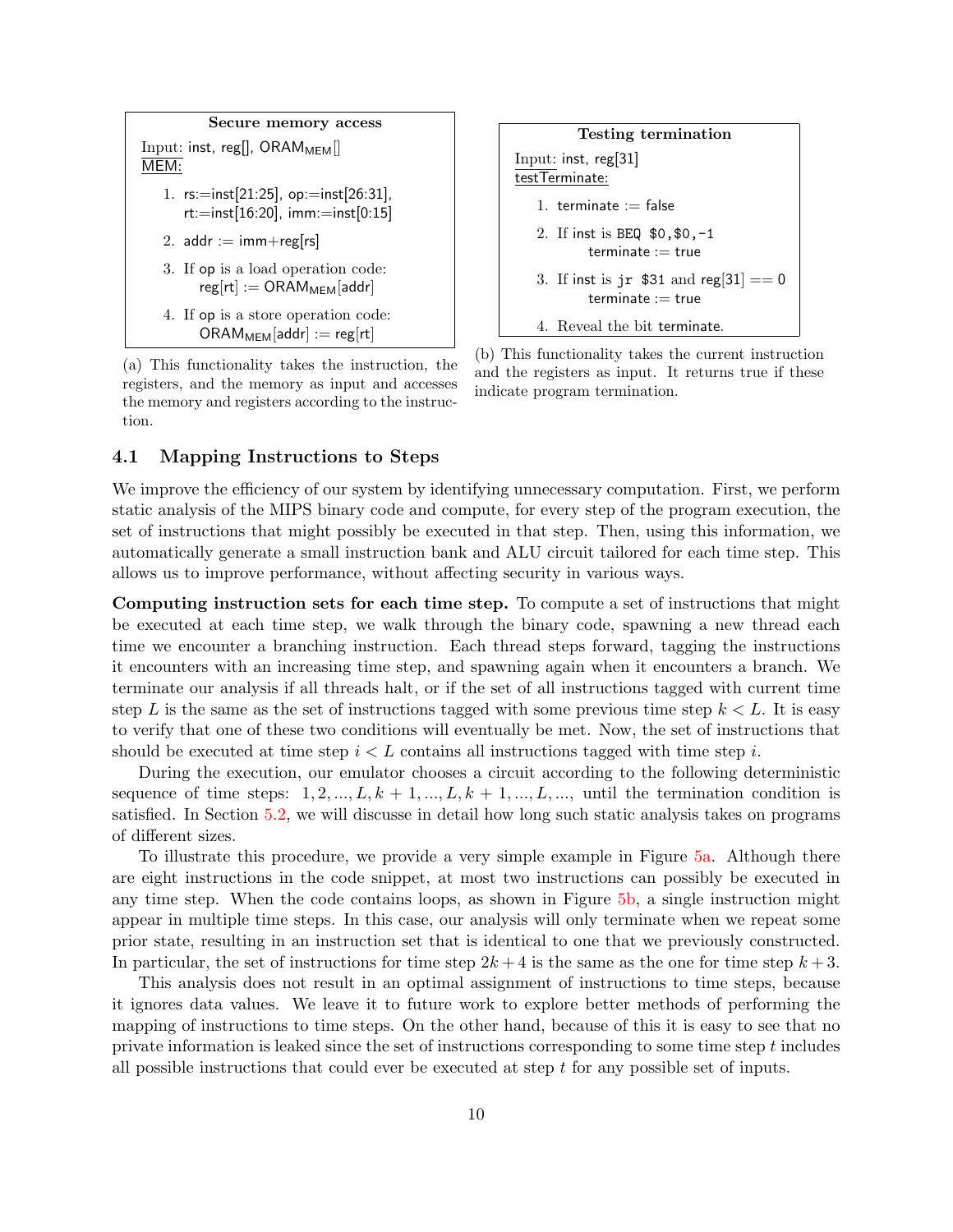<span id="page-10-0"></span>

| Example 1          |             |  |  |  |  |  |  |  |
|--------------------|-------------|--|--|--|--|--|--|--|
| main:              |             |  |  |  |  |  |  |  |
| MULT \$1, \$2, \$3 | $//$ step 1 |  |  |  |  |  |  |  |
| BNE \$1, \$2, else | $//$ step 2 |  |  |  |  |  |  |  |
| Instruction 1      | //step 3    |  |  |  |  |  |  |  |
| Instruction 2      | //step 4    |  |  |  |  |  |  |  |
| J endif            | //step 5    |  |  |  |  |  |  |  |
| else:              |             |  |  |  |  |  |  |  |
| Instruction 3      | //step 3    |  |  |  |  |  |  |  |
| Instruction 4      | //step 4    |  |  |  |  |  |  |  |
| Instruction 5      | //step 5    |  |  |  |  |  |  |  |
| endif:             |             |  |  |  |  |  |  |  |

```
Example 2
main:
 ADD $1,$2,$3 //step 1
lo:
 Ins. 1 //step 2, k+3, 2k+4
 ...
 Ins. k //step k+1, 2k+2
BNE $1,$2,lo //step k+2, 2k+3
post-lo:
 Ins. k+1 //step k+3, 2k+4
 ...
 Ins. 2k+1 //step 2k+3
```
(a) Assigning instructions to time steps. MULT instruction is not included in any ALU circuit but step 1.

(b) An example demonstrating how we map instructions to time steps in a program with loops.

Instruction mapping makes sure that for each step only the instruction types that can possibly be executed in that step will be included. Therefore, in the optimized system, adding support for more instructions will not impact the performance. In particular, although we have not implemented the full MIPS instruction set, doing so would have no impact on the performance results described in Section [5](#page-12-1) because the unnecessary instructions are automatically excluded by our emulator.

Constructing smaller instruction banks. After performing the above analysis, we can initialize a set of instruction banks in the setup stage, one for each time step, to replace the single, large instruction bank used in Section [3.](#page-4-2) When fetching an instruction during execution, we can simply perform an oblivious fetch on the (smaller) instruction bank associated with the current time step.

When we employ this optimization, using naïve ORAM to store the set of possible instructions for each time step becomes inefficient. Originally, instructions were in contiguous portions of memory, so  $N$  instructions could be placed into an ORAM of size  $N$ . Now, each instruction set contains only a small number of instructions, say  $n < N$ , while their address values still span the original range. If we use ORAM to store them, its size would have to be N instead of n. Therefore, we use an oblivious key-value store for the set of instructions at each time step. Since the size of each instruction bank is very small for the programs we tested, we implemented an oblivious key-value structure using a simple linear scan; for larger programs with more instructions it would be possible to design a more-complex oblivious data structure with sub-linear access time.

Constructing smaller ALU circuits. Once we have determined the set of possible instructions for a given time step, we can reduce the set of *instruction types* required by that time step. In the offline phase, before user inputs are specified, we generate a distinct garbled ALU circuit for each time step (using ObliVM) supporting exactly the set of possible instructions in that time step. During online execution, our emulator uses the appropriate garbled ALU circuit at each time step.

Skipping unnecessary memory operations. The same idea also allows us to reduce the number of memory operations. There are two types of memory operations: (1) store operations that read a value from a register and write it to memory, and (2) load operations that read a value from memory and write it to a register. When performing the static analysis, we compute two flags for each time step, indicating if any load or store operation could possibly occur in that step. During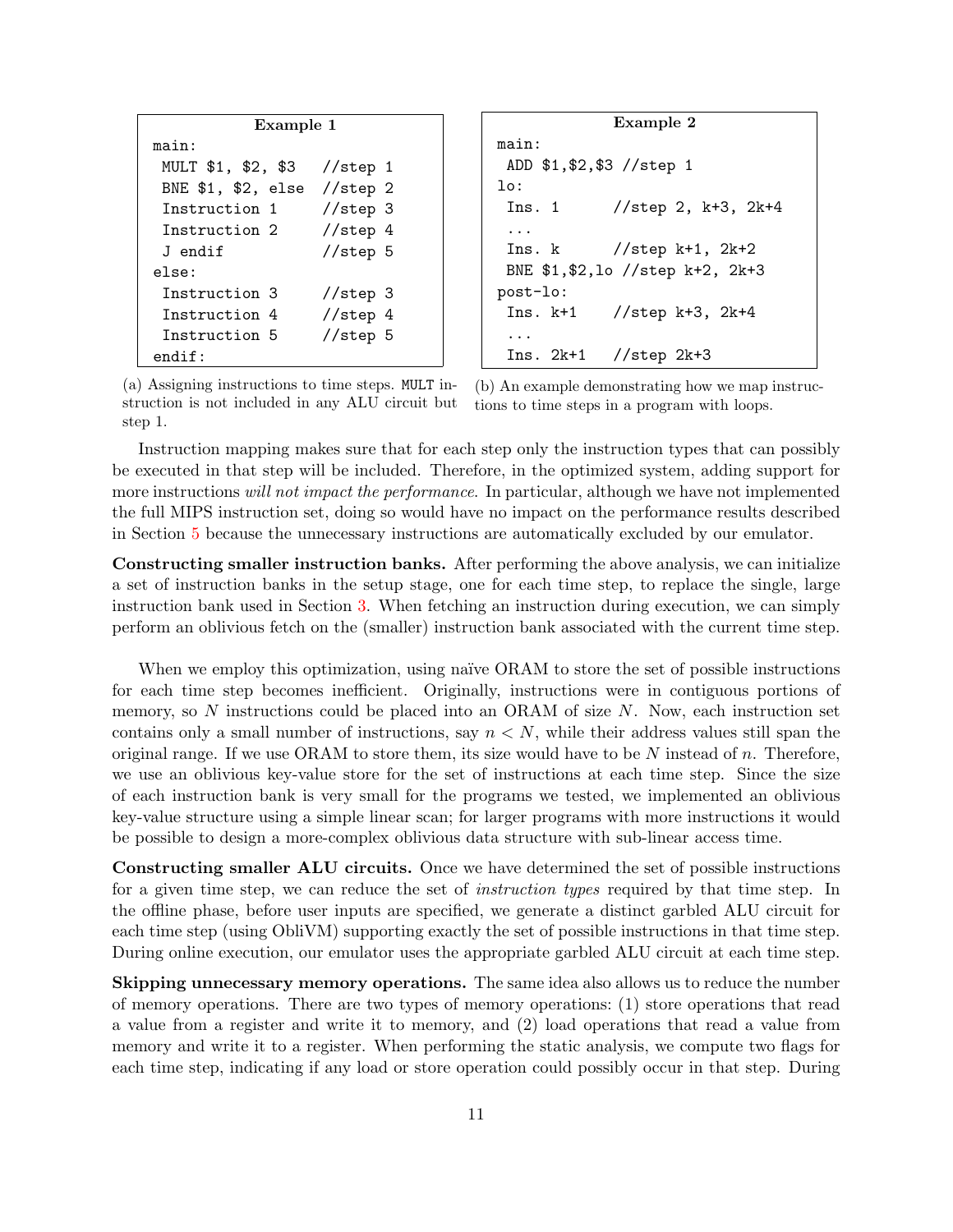the run-time execution, our emulator skips the load/store computation depending on the values of these flags.

Improving accesses to the register space. We can additionally improve the efficiency of register accesses. Since register values are hard-coded into the instructions, they can be determined offline, before the user inputs are specified. (This is in contrast to memory accesses, where the addresses are loaded into the registers and therefore cannot be determined at compile time.) For example, the instruction ADD \$1, \$2, \$4 needs to access registers at location 1, 2, and 4. During the offline phase, we compute for each time step the set of all possible register accesses at that time step. Then, in the online phase, only those registers need be included in the secure emulation for that time step.

#### <span id="page-11-0"></span>4.2 Padding Branches

The offline analysis we just described provides substantial improvements on real programs. For example, as we show in Section [5.3](#page-13-1) for the case of set intersection, this analysis reduces the cost of instruction fetch by  $6\times$  and reduces the ALU circuit size by  $1.5\times$ . This is because the full program has about 150 instructions, while the largest instruction bank after performing our binary analysis contains just 31 instructions; for more than half of the time steps, there are fewer than 20 possible instructions per time step. On the other hand, there is only a small reduction in the time spent performing load and store operations, because these operations are possible in nearly every time step. Load and store operations are by far the most costly instructions to emulate. For example, reading a 32-bit integer from an array of  $1024$  32-bit integer requires  $43K$  AND gates. So it is important to reduce the number of times we unnecessarily perform these operations.

Before presenting further improvements, it is helpful to analyze the effect of what has already been described. Consider again the simple example in Figure [5b.](#page-10-0) Here, with only a single loop, it is easy to calculate how many instructions will be assigned to any particular time step. If the loop has k instructions, and there are n instructions following the loop, then in some time step we might have to execute any of  $n/k+1$  instructions. This should be compared with the worst-case, where we perform no analysis and simply assume that we could be anywhere among the  $n+k$  instructions in the program. When k is large and n is small—i.e., if most of the computation occurs inside this loop—our binary analysis provides substantial savings.

Unfortunately, this example is overly simplistic, and in more realistic examples our binary analysis might not be as effective. Let's consider what happens when there is a branch inside the loop, resulting in two parallel blocks of lengths  $k_1$  and  $k_2$ . If the first instruction in the loop is reached for the first time at time step x, then it might also be executed at time steps  $x+k_1, x+k_2, x+k_1+k_2, \ldots$ , and, more generally, at every time step  $x+(i\cdot k_1)+(j\cdot k_2)$  for  $i, j \in \mathbb{Z}$ . If  $k_1$  and  $k_2$  are relatively prime, then every  $i \cdot k_1$  time steps, and every  $j \cdot k_2$  time steps, we add another instruction to the instruction set. It follows that in fewer than  $k_1 \cdot k_2$  time steps overall, we can be anywhere in the loop! Furthermore, at that point we might exit the loop on any step, so that after executing fewer than  $k_1 \cdot k_2 + n$  time steps, we might be anywhere from the start of the loop until the end of the program, and we no longer benefit from our analysis at all.

This motivates the idea of padding parallel blocks with NOPs so the length of one is a multiple of the other. Using the same example of a single if/else statement inside a loop, if the two branches have equal length (i.e.,  $k_1 = k_2$ ), then at any time step we will never have more than two instructions from inside the loop—one from each branch—assigned to the same time step. We provide further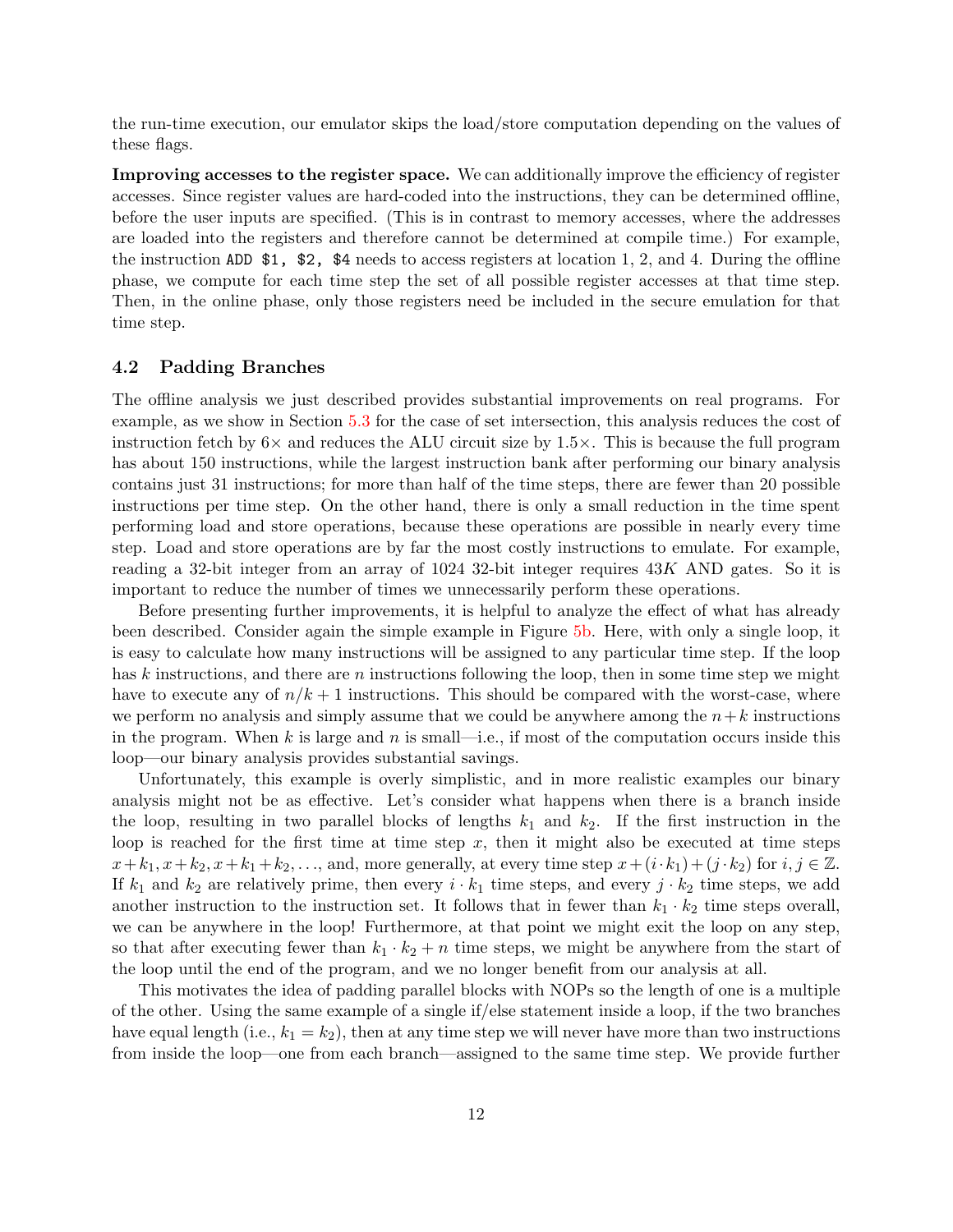discussion about the performance improvement in Section [5,](#page-12-1) using set intersection as an example.

#### <span id="page-12-0"></span>4.3 Checking Termination Less Frequently

In our basic system, we test for termination of the program in every instruction cycle, which incurs a round of communication each time. This overhead becomes significant, especially after we performed the optimizations mentioned in the previous sections. For example, for a program with T cycles, our basic system needs  $(r_o+1)T$  roundtrips, where  $r_o$  is the number of roundtrips needed by an ORAM access.

In order to avoid such overhead, we modified the system to check for termination only every C instruction cycles, for C a user-specified constant. In every cycle, the parties still compute shares of the bit indicating if the program has terminated, but they do not reconstruct that bit in clear. Instead, memory and register accesses take this bit as input, and do not update the memory or registers if the program has terminated. This ensures that the MIPS state, including registers and memory, will not change after termination, even if additional cycles are executed.

Note that the parties execute up to  $C - 1$  extra instruction cycles, but the amortized cost of checking for termination is decreased by a factor of  $C$ . One can thus set  $C$  depending on the relative speeds of computation and communication to minimize the overall running time. Now for a program with T cycles, and  $n_o$  memory accesses, the total number of roundtrips is  $n_o \times r_o + T /C$ , where  $n<sub>o</sub> < T$ . In addition to reducing number of roundtrips, such optimization also reduces the leakage. Instead of leaking total number of cycles T, only  $[T / C]$  is leaked.

### <span id="page-12-1"></span>5 Performance Analysis

#### 5.1 Experimental Setup

Our emulator takes MIPS binaries as input and allows two parties to execute that code securely. All binaries we used were generated from C code using an off-the-shelf GCC compiler. When specified, we added NOPs to the binary by hand to explore the potential speedup introduced by padding; for all other examples, including Hamming distance, binary search, decision trees, and Dijkstra's shortest-path algorithm, we directly used the binaries generated by the GCC compiler without adding any padding.

All times reported are based on two machines of type c4.4xlarge with 3.3GHz cores and 30GB memory running in the same region of an Amazon EC2 cluster. We did not use parallel cores, except possibly by the JVM for garbage collection. In all our results, we report the time used by the circuit generator, which is the bottleneck in the garbled-circuit protocol.

Metrics. Since our emulator uses ALU circuits and instruction banks with different sizes at each time step, and since it may skip memory operations altogether in some time-steps, the cost varies between different time-steps. Therefore, we report the total cost of execution, amortized over all time-steps. To be more specific, we report

• The average number of AND gates per cycle, i.e.,

Total number of AND gates number of cycles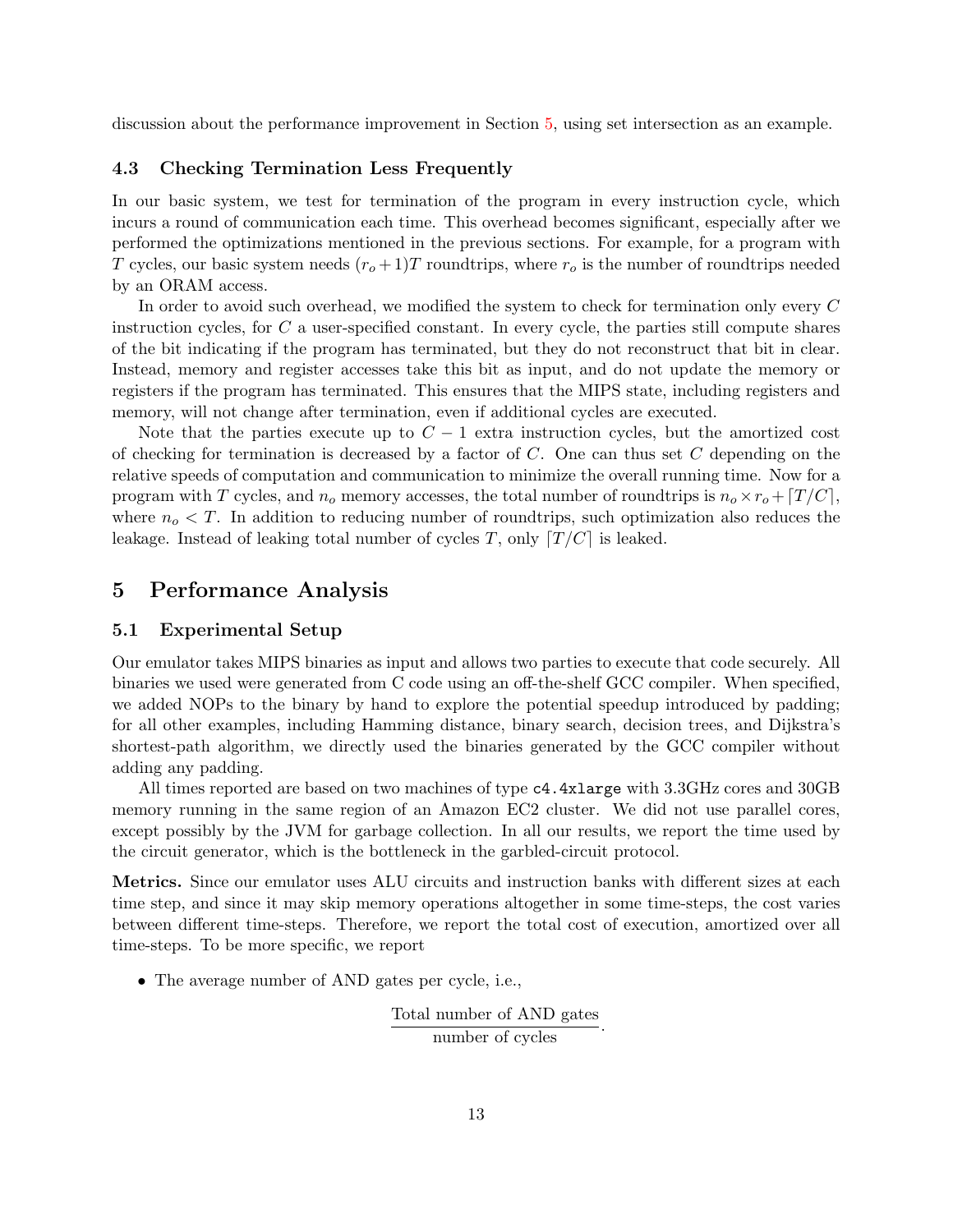<span id="page-13-2"></span>



(b) Each party's input has 1024 32-bit integers.

Figure 6: Run-time decomposition for computing set-intersection size.

• The average number of seconds per cycle, i.e.,

Total number of seconds number of cycles .

• The total number of times ORAM access is performed.

#### <span id="page-13-0"></span>5.2 Time for Static Analysis and Compilation

Our system takes MIPS binary code, generated by an off-the-shelf compiler, as input. In all the experiments we ran, our system used less than 0.6 seconds for the static analysis mapping instructions to time steps, including generation of the code for the CPU circuits for all time steps. Following this step, we run the ObliVM compiler on the code for these CPU circuits; this never took more than 1.5 seconds for all circuits in any of our examples. Note that compilation time does not include any cryptographic operations; all cryptographic operations, e.g., garbled circuits, oblivious transfer, etc, are all done at runtime, reported separately in the following subsections.

If the program is written in a way such that input size is not fixed at compile time, then we can perform our static analysis and optimization on the binary without prior knowledge of input size. This means that: (1) We only need to perform our static analysis once for all input sizes. (2) The running time of our static analysis is independent of the input size.

The compilation time in our system is within the same range or smaller than systems that report compilation time. For example, two compilers by Kreuter et al. [\[KMSB13,](#page-21-7) [KSS12\]](#page-21-4) both take more than 2000 seconds to compile a circuit computing matrix multiplication of dimension 16. The time is even higher for larger matrices. In our case, the compilation time is within 2.0 seconds, independent of the size of the matrices.

#### <span id="page-13-1"></span>5.3 The Effect of Our Optimizations

In this section, we explore the impact of different optimizations on the performance of our emulator. We consider the cost for each component of our emulation, i.e., Instruction Fetch, ALU Computation, and Memory Access. We compare three different approaches: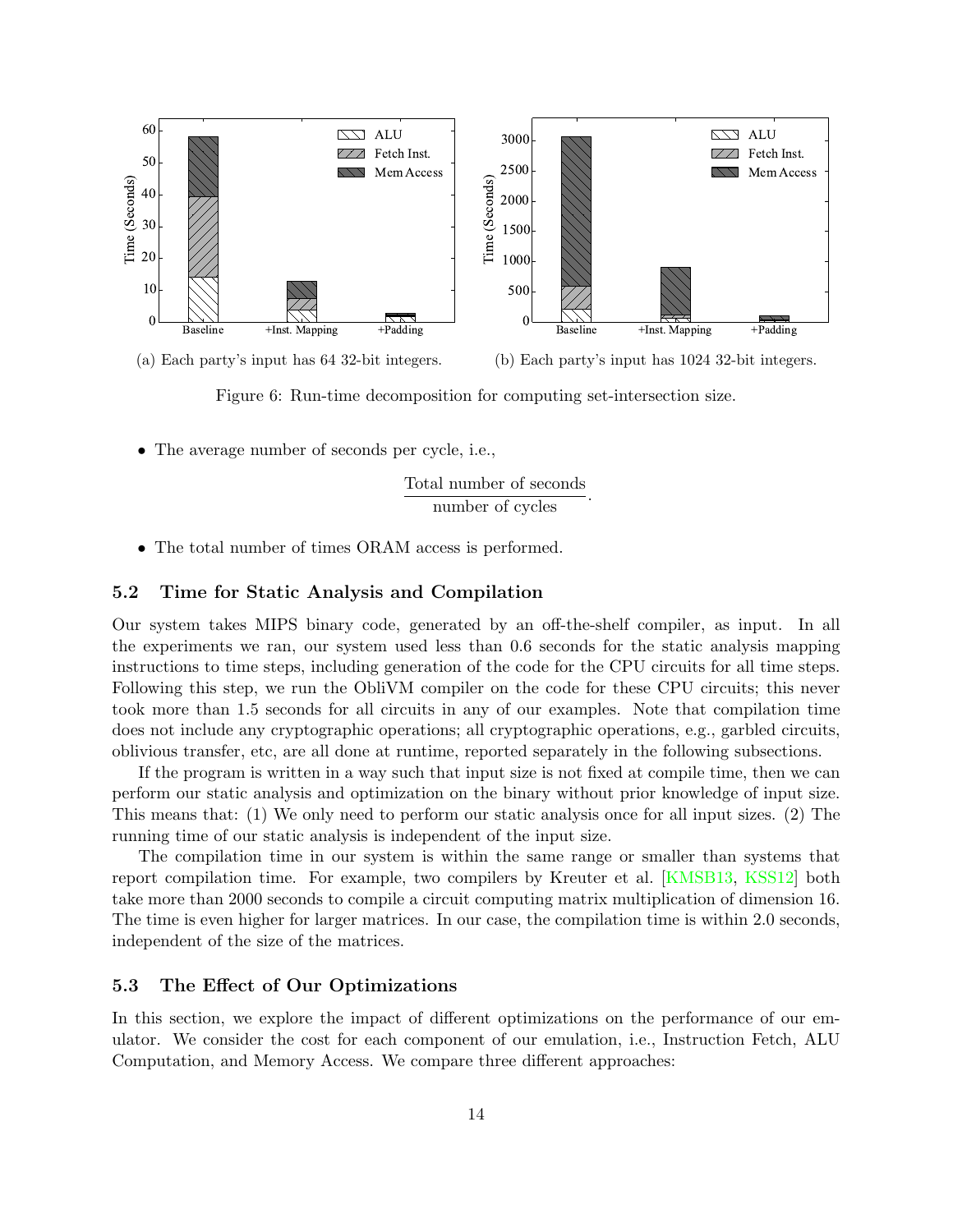<span id="page-14-1"></span>

| Input size |                   | Memory Access    | Instruction Fetch | ALU Computation | Average per Cycle |
|------------|-------------------|------------------|-------------------|-----------------|-------------------|
| 64         | Baseline          | 9216 (13.57ms)   | 11592 (17.37ms)   | 6727 (10.14ms)  | 27535 (40.97ms)   |
|            | $+$ Inst. Mapping | 2644 (3.85ms)    | 1825 (2.57ms)     | 1848 (2.68ms)   | 6317(9.61ms)      |
|            | $+$ Padding       | 258(0.38ms)      | 173(0.25ms)       | 838 (1.25ms)    | 1269(2.37ms)      |
| 256        | <b>Baseline</b>   | 21933 (32.57ms)  | 11592 (17.33ms)   | 6727 (10.08ms)  | 40252(59.8ms)     |
|            | $+$ Inst. Mapping | 6474 (9.61ms)    | 1920 (2.67ms)     | 1885 (2.69ms)   | 10279 (15.48ms)   |
|            | $+$ Padding       | 622(0.91ms)      | 173(0.25ms)       | 840 (1.21ms)    | 1635 (2.87ms)     |
| 1024       | <b>Baseline</b>   | 76845 (114.69ms) | 11592(17.37ms)    | 6727 (9.96ms)   | 95164 (142.02ms)  |
|            | $+$ Inst. Mapping | 24479 (36.23ms)  | 1944 (2.75ms)     | 1895 (2.72ms)   | 28318 (42.21ms)   |
|            | $+$ Padding       | 2335(3.53ms)     | 173(0.25ms)       | 841 (1.22ms)    | 3349 (5.51ms)     |

Table 2: Number of AND gates and running time, per cycle, for computing set-intersection size. Sets of 32-bit integers with different sizes are used. Input size shows number of elements from each party.

<span id="page-14-0"></span>

| Input size<br>per party |                   | Memory<br>Access | Instruction<br>Fetch | ALU<br>Computation | Setup    | Total<br>Cost |
|-------------------------|-------------------|------------------|----------------------|--------------------|----------|---------------|
| 64 Elements             | <b>Baseline</b>   | $18.72$ s        | $25.32 \text{ s}$    | 14.18 s            | $0.13$ s | $58.35$ s     |
|                         | $+$ Inst. Mapping | $5.39 \text{ s}$ | 3.59 s               | $3.75$ s           | $0.13$ s | $12.86$ s     |
|                         | $+$ Padding       | $0.54$ s         | $0.35$ s             | $1.75$ s           | $0.13$ s | $2.77$ s      |
| 256 Elements            | <b>Baseline</b>   | $175.88$ s       | $93.59 \text{ s}$    | $54.45$ s          | $0.17$ s | $324.09$ s    |
|                         | $+$ Inst. Mapping | $51.87$ s        | 14.4 s               | $14.54$ s          | $0.17$ s | $80.98$ s     |
|                         | $+$ Padding       | $4.91$ s         | $1.33 \mathrm{s}$    | 6.55 s             | $0.17$ s | 12.96 s       |
| 1024 Elements           | <b>Baseline</b>   | 2477.39 s        | $375.24$ s           | 215.19 s           | $0.37$ s | 3068.19 s     |
|                         | $+$ Inst. Mapping | $782.5$ s        | $59.43 \text{ s}$    | $58.65$ s          | $0.37$ s | $900.94$ s    |
|                         | $+$ Padding       | $76.31$ s        | $5.46$ s             | $26.31$ s          | $0.37$ s | $108.45$ s    |

Table 3: Total running time for computing the size of a set intersection.

- Baseline. This is the basic system (cf. Section [3\)](#page-4-2) with no static analysis.
- $\text{H}\text{a}$  +Instruction Mapping. For each time-step we compute the set of possible instructions at that time-step, and use a smaller instruction bank and ALU circuit for each cycle, reduce register accesses, and bypass loads/stores whenever possible, as described in Section [4.1.](#page-9-1)
- +Padding. The program is padded (manually) with NOPs as described in Section [4.2.](#page-11-0)

For evaluation we use a program that computes the size of the intersection of two sets. Each party has an array of 32-bit integers as input and wants to compute how many elements are shared by both parties. The C code used to generate the MIPS binary is included in Figure [9.](#page-23-0) In Figures [6a](#page-13-2) and [6b](#page-13-2) we show the decomposition of the running time when the input from each party is 64 and 1024 integers, respectively. We do not include the setup time in the figure because it is too small relative to the overall running time. However, we report the exact running time, including the setup time, in Table [3.](#page-14-0) For all running times shown, including the baseline, we incorporated the optimization that checks termination less frequently, as described in Section [4.3.](#page-12-0)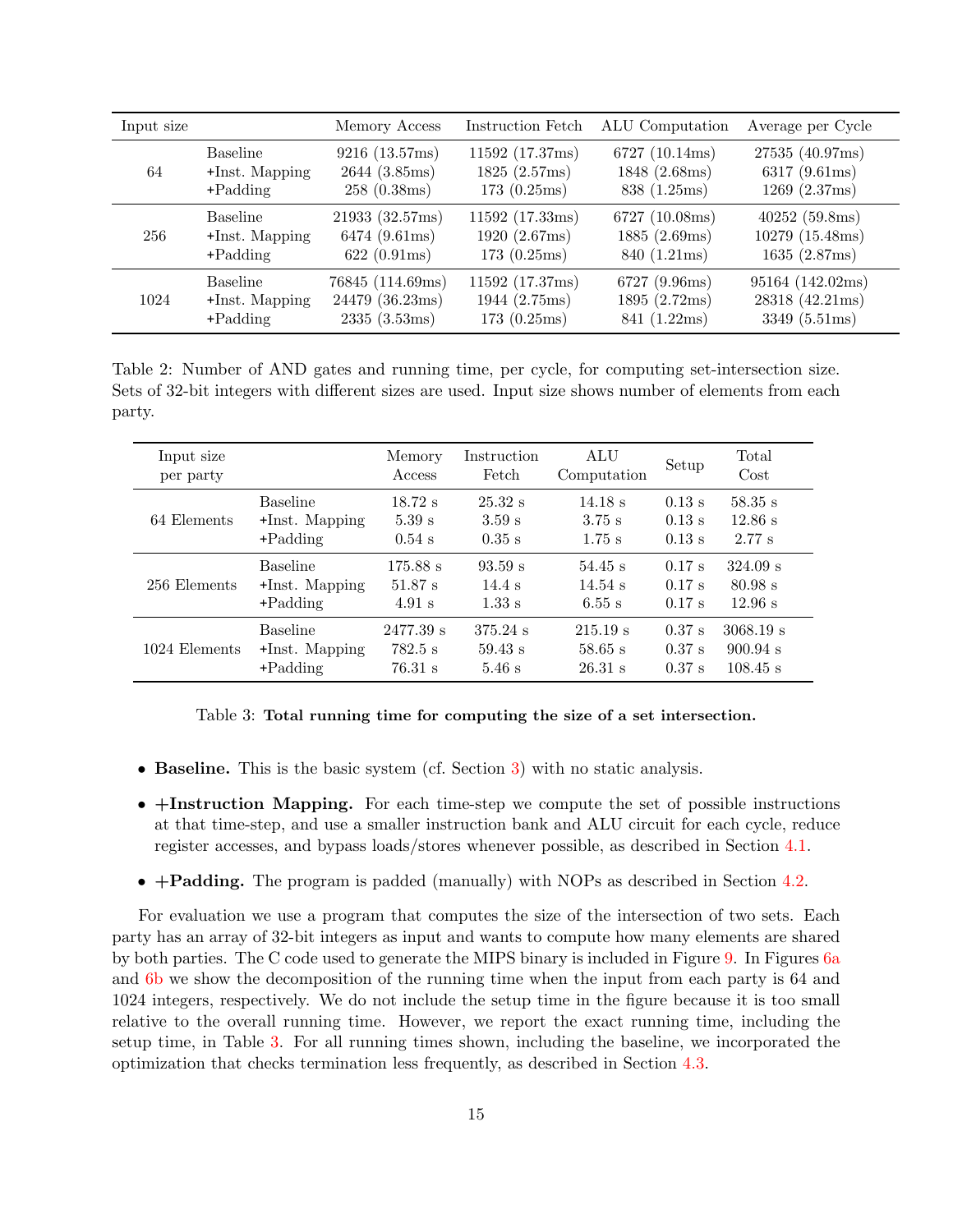<span id="page-15-1"></span>

<span id="page-15-2"></span>Figure 7: Comparing the performance of secure binary search. One party holds an array of 32-bit integers, while the other holds a value to search for.

| log(size of the array)                      | $\sim$ 10 |            | -14        | 16  | 18        | 20  |
|---------------------------------------------|-----------|------------|------------|-----|-----------|-----|
| <b>Baseline System</b><br>$+$ Inst. Mapping | 150.      | 180.<br>13 | 210<br>15. | 230 | 260<br>19 | 290 |

Table 4: Number of memory accesses for binary search with different length of arrays.

As shown in Table [3,](#page-14-0) using static analysis decreases the time used for memory access by  $3\times$ , the cost of instruction fetching by  $6\times$ , and the time for ALU computation by  $3.5\times$ . Using padding gives a further  $10\times$  improvement on both instruction-fetch and memory-access time, along with an additional  $2\times$  speedup in ALU computation. In total, our optimizations achieve a roughly  $28\times$ speedup compared to our baseline system. The cost of instruction fetching is reduced by  $67\times$ , the cost of memory access is reduced by  $33\times$ , and the cost of ALU computation is cut by  $8\times$ .

If we compare Figure [6a,](#page-13-2) where the input size is 64, and Figure [6b,](#page-13-2) where the input size is 1024, we find that the decomposition of the time used iby different components is different: in Figure [6a,](#page-13-2) instruction fetch and ALU computation take a significant fraction of the time, while the percentage of time they use is much lower in Figure [6b.](#page-13-2) The main reason is that when the input size is larger, the cost of memory access is also larger. This means that optimizations reducing the number of memory accesses become more important as the input size becomes larger.

To further explore how different components and optimizations perform when we change the input size, we also show the average cost per cycle in Table [2.](#page-14-1) As expected, the average cost for instruction fetch and ALU computation does not depend on the input size, while the cost of memory access increases as the input size increases.

#### <span id="page-15-0"></span>5.4 Performance of Binary Search

Binary search, where one party holds an array of integers while the other party holds a query, serves as an interesting test case for exploring the (amortized) speedup provided by working in the RAM model of computation. Secure RAM-based computation of binary search was considered by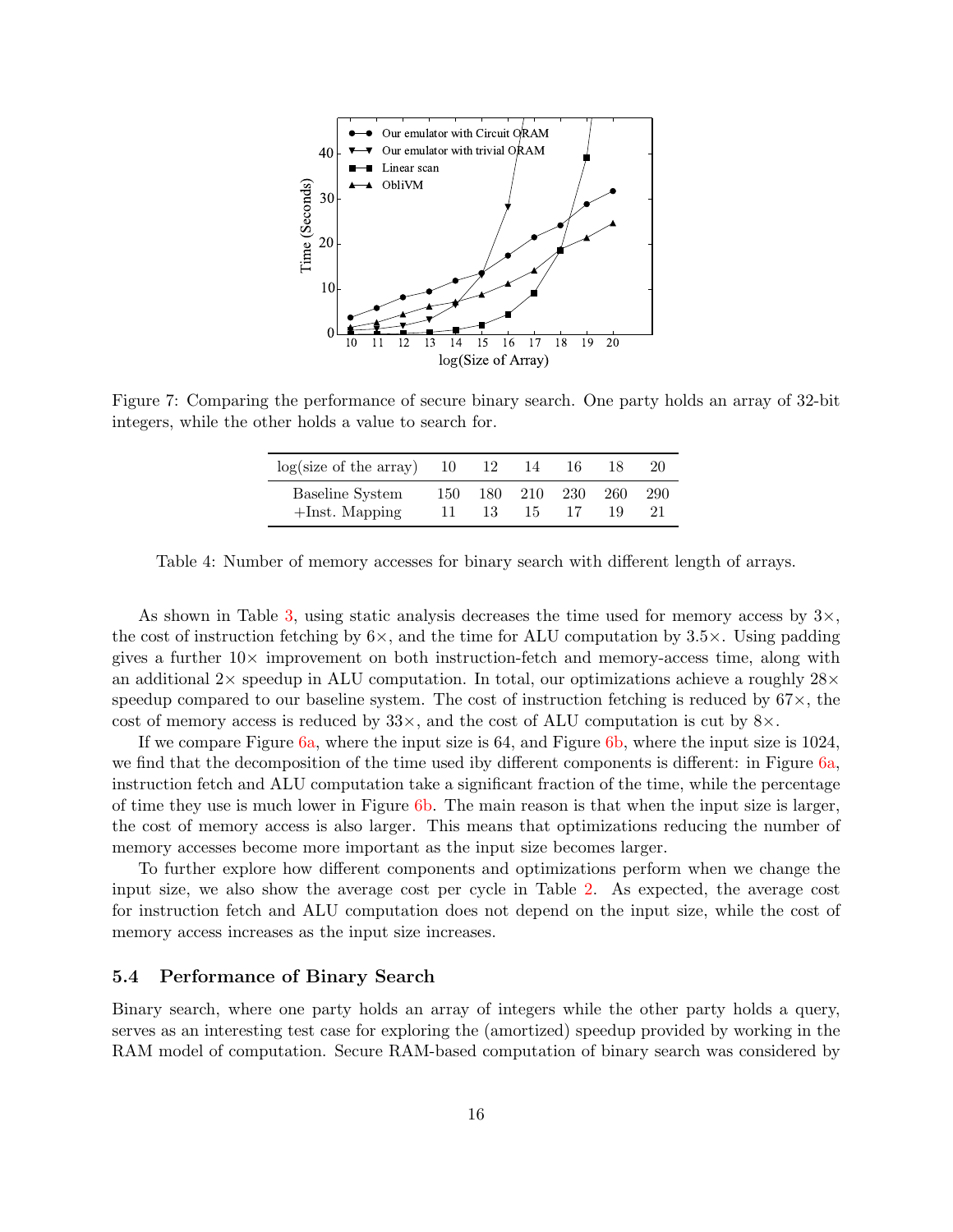<span id="page-16-0"></span>

|                                    |                  | Average number of AND gates per cycle |                     |       |                     |                            |               |
|------------------------------------|------------------|---------------------------------------|---------------------|-------|---------------------|----------------------------|---------------|
|                                    | Memory<br>Access | Instruction<br>Fetch                  | $\rm{ALU}$<br>Comp. | Total | Number of<br>cycles | Total $\#$ of<br>AND gates | Total<br>time |
| TinyGarble                         | 5423             | 2016                                  | 5316                | 12755 | 295                 | 3.76M                      |               |
| Our system<br>(baseline)           | 2067             | 9639                                  | 6723                | 18429 | 270                 | 4.98M                      | 12.8s         |
| Our system<br>optimizations)<br>W/ | 1011             | 177                                   | 595                 | 1783  | 270                 | 481K                       | 1.24s         |

Table 5: Comparison with TinyGarble  $[SHS^+15]$  $[SHS^+15]$  for computing Hamming distance on two integer arrays. Inputs are 32 32-bit integers.

Gordon et al.  $\left[\frac{GKK^+12}{GKK^+12}\right]$  and Wang et al.  $\left[\frac{WHC^+14}{GKK^+14}\right]$ , both of whom used hand-crafted circuits. Liu et al.  $[LWN<sup>+</sup>15]$  $[LWN<sup>+</sup>15]$  also report an implementation of secure binary search, using techniques from Gentry et al.  $[GGH<sup>+</sup>13]$  $[GGH<sup>+</sup>13]$  and Wang et al.  $[WNL<sup>+</sup>14]$  $[WNL<sup>+</sup>14]$  which would not be available to non-expert users of their system.

For testing our system, we wrote C code for binary search using a standard iterative implementation (see Figure [11\)](#page-24-0), with no annotations or special syntax, and then compiled this to a MIPS binary using GCC. In Figure [7,](#page-15-1) we show the performance of our system when emulating the resulting MIPS binary, when using ObliVM with Circuit ORAM [\[WCS15\]](#page-22-5) or trivial ORAM as the back-end. In addition, we implemented secure binary search using ObliVM directly (without incorporating the optimization of Gentry et al.  $[GGH<sup>+13</sup>]$  $[GGH<sup>+13</sup>]$ , as well as via a "trivial" circuit that simply performs a linear scan. Since we only care about the amortized cost, setup time is excluded in all cases. As we can see in Figure [7,](#page-15-1) our emulator with Circuit ORAM outperforms the one with trivial ORAM once the array contains  $> 2^{16}$  32-bit integers, and outperforms a linear scan when the array contains  $> 2^{19}$  32-bit integers. We can also see that our emulator is only 25% slower than ObliVM, which requires the programmer to use the domain-specific language supported by ObliVM.

We further explored the effectiveness of instruction mapping in terms of number of memory accesses. In Table [4,](#page-15-2) we show the number of memory accesses in our emulator both before and after our instruction-mapping optimization. After we perform the optimization, the number of memory accesses decreases by an order of magnitude, approaching the number of accesses in the insecure setting.

#### 5.5 Comparison with TinyGarble

Songhori et al.  $[SHS^+15]$  $[SHS^+15]$  also include a circuit for the MIPS architecture in their TinyGarble framework. Their MIPS circuit is based on existing hardware circuits, and assumes a memory bank and an instruction bank each containing exactly 64 32-bit integers. They use Hamming distance as an example to demonstrate the performance of their circuits, and provide a formula that can be used to compute the cost as a function of the input lengths.

The program used by TinyGarble does not follow the MIPS function-call convention, so we are not able to run their code directly on our system. However, we implemented the same functionality in C (see Figure [10\)](#page-23-1), and compiled it to a MIPS binary using GCC. In Table [5,](#page-16-0) we show the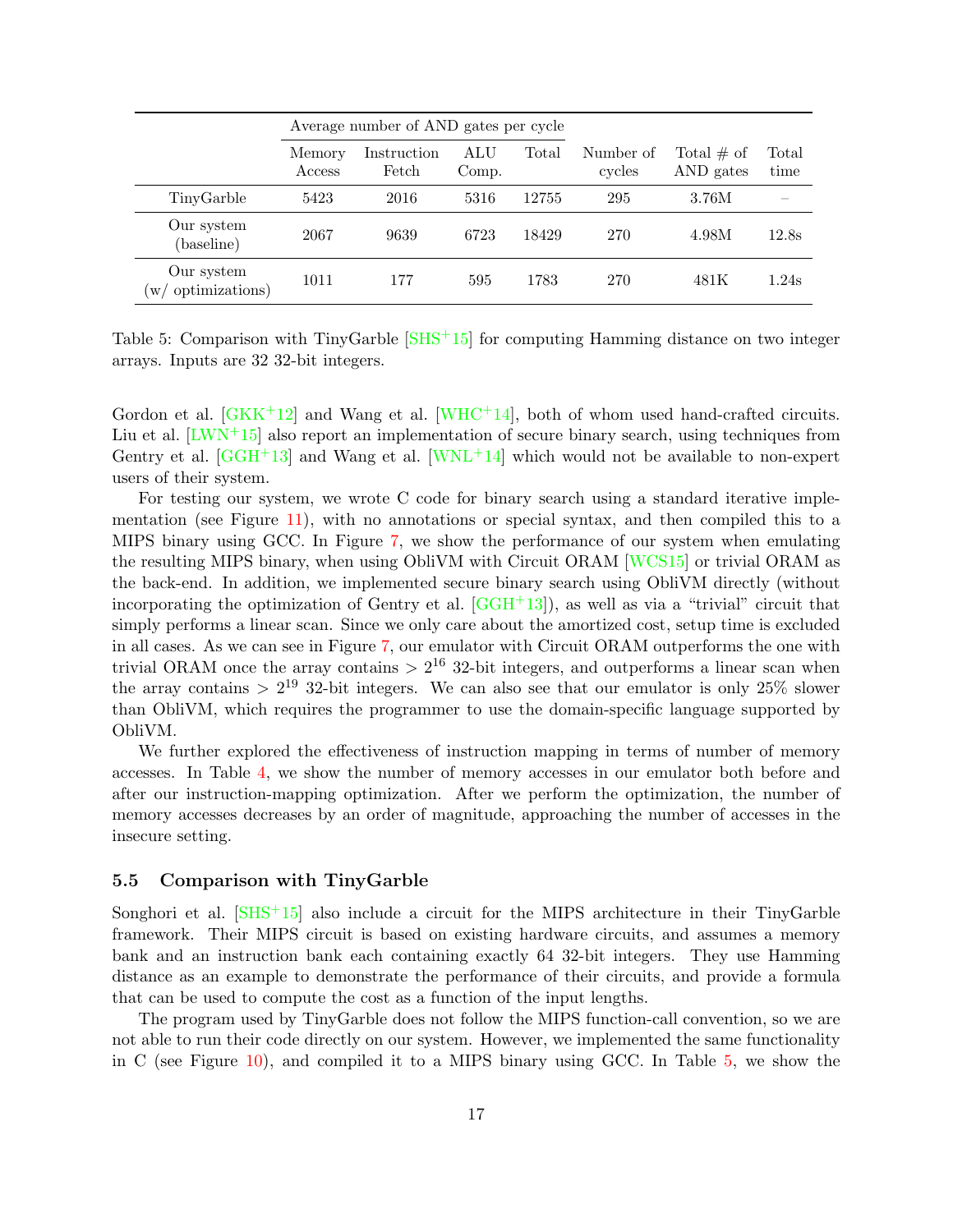<span id="page-17-0"></span>

| Size of<br>the Tree | Memory<br>Access | Instruction<br>Fetch | $\mathop{\mathrm{ALU}}$<br>Computation | Number of<br>Cycles | Total<br>Time | Total Time for Circuit-<br>based Approach |
|---------------------|------------------|----------------------|----------------------------------------|---------------------|---------------|-------------------------------------------|
| 128                 | 867(1.3)         | 131(0.2ms)           | 571~(1ms)                              | 100                 | 0.6s          | 0.1s                                      |
| 512                 | 2694(4.2ms)      | 135(0.2ms)           | 578~(1ms)                              | 120                 | 1.1s          | 0.4s                                      |
| 2048                | 10979(17.3ms)    | 137(0.2ms)           | $587 \; (1ms)$                         | 150                 | 3.3s          | 2.1s                                      |
| 8192                | 50225(72ms)      | 139(0.2ms)           | $591 \; (1ms)$                         | 180                 | 13.8s         | 10.8s                                     |
| 32768               | 89961 (203ms)    | 140(0.2ms)           | $595 \; (1ms)$                         | 210                 | 43.8s         | 54.1s                                     |
| 65536               | 82307 (240ms)    | 141(0.2ms)           | $597 \; (1ms)$                         | 220                 | 53.9s         | 119.8s                                    |
| 131072              | 93616 (257ms)    | 141(0.2ms)           | 598~(1ms)                              | 240                 | 62.8s         | 264.2s                                    |

Table 6: Number of AND gates and time for different components per cycle and total running time, for evaluating binary decision trees of different sizes.

performance of our system and TinyGarble. All numbers for TinyGarble are extracted from their online report  $\left[\text{SHS}^{+15}\right]$ . Since the cost is related to the size of the memory and the program, we chose to use the maximum input size that their configuration can handle. Because the memory must hold input from both parties, the maximum input size TinyGarble can handle is 32 integers per party. For our system with and without optimization, we present the running time for the same input size.

We see from Table [5](#page-16-0) that our baseline system performs worse than TinyGarble, even though they include the full MIPS instruction set in their ALU whereas we include only the set of instructions used in the binary code. What this demonstrates is that TinyGarble, through its use of optimization techniques from hardware design, produces much smaller circuits than ObliVM. As mentioned earlier, we could incorporate TinyGarble into our system—using it to produce the collection of garbled circuits, one for each time-step, that our system would execute—to improve performance of our system.

On the other hand, as we can see in Table [5,](#page-16-0) after we introduce our optimizations our system outperforms TinyGarble, with more than  $7\times$  improvement in the number of AND gates, a  $5\times$ decrease in the average number of AND gates per memory access, and about  $9\times$  speedup in the average number of AND gates for instruction fetching and ALU computation. This demonstrates the value of our optimizations. A system combining our techniques with the smaller circuits produced by TinyGarble would outperform either of those systems.

One interesting note is that the number of cycles used in our system, which is determined by the binary output by the GCC compiler, is slightly less than what is obtained from the hand-optimized code used by TinyGarble. This demonstrates the benefit of utilizing existing compilers.

### 5.6 Performance of Other Programs

Evaluating a binary decision tree. Consider a setting where one party holds a complete binary decision tree with  $n$  nodes, possibly padded with dummy nodes, and the other party holds an entry, namely e, of dimension m. They want to securely determine the label of the entry according to the binary decision tree. A circuit-based approach requires a circuit of size  $O((m+n) \log(n))$ . On the other hand, a RAM-based solution has an amortized cost of  $O(\log n \log^2(m+n))$ . As we will see in the following, in practice our RAM-based solution out-performs the best circuit-based solution we can come up with when the decision tree has more than  $32K$  nodes.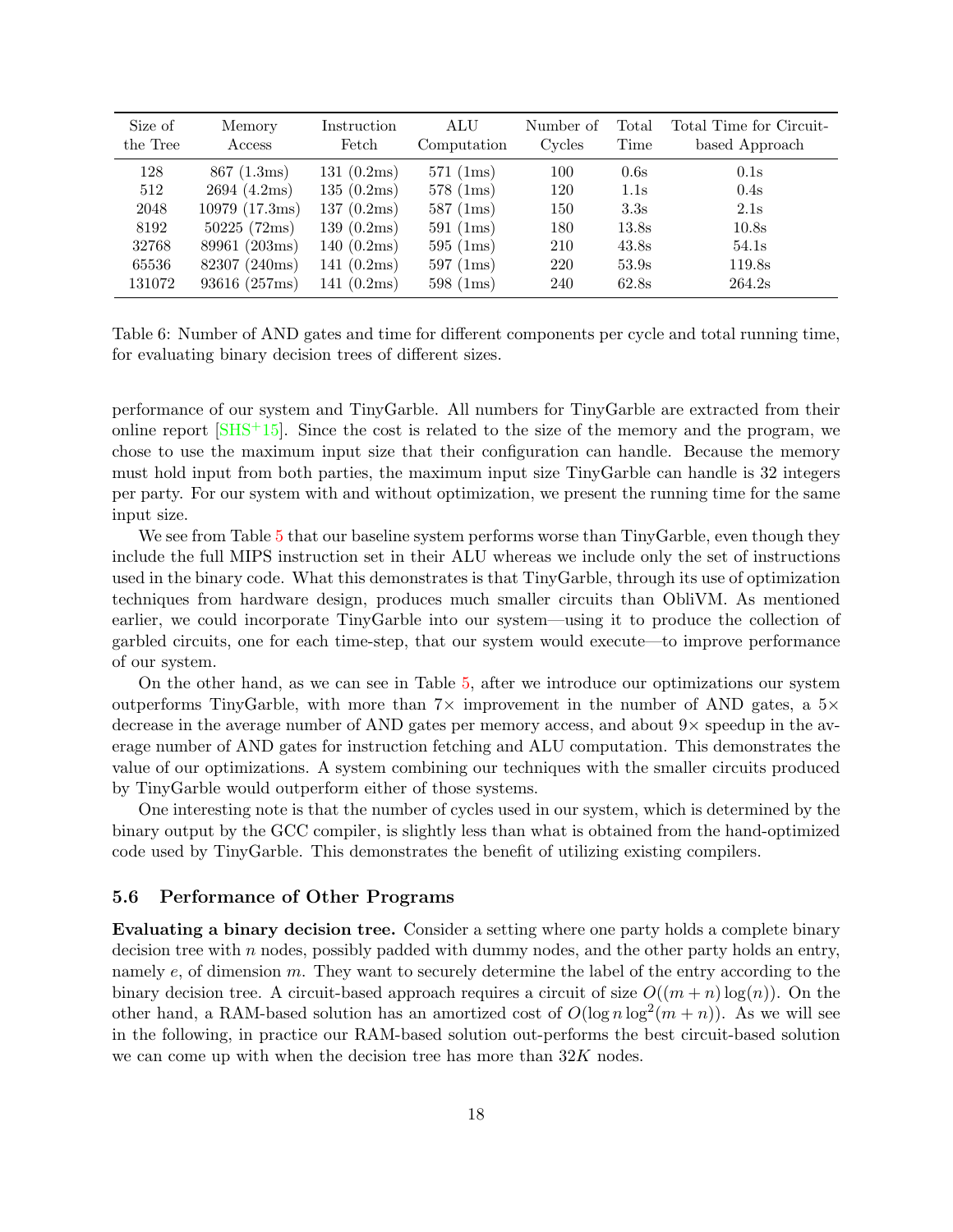<span id="page-18-0"></span>

| Size of Decision Tree           | 128     | 512            | 2048    | 8192    | 32768   | 65536   | 131072  |
|---------------------------------|---------|----------------|---------|---------|---------|---------|---------|
| Number of Integers in Data bank | 316     | 1084           | 4156    | 16444   | 65596   | 131132  | 262204  |
| ORAM strategy                   | Trivial | <b>Trivial</b> | Trivial | Trivial | Circuit | Circuit | Circuit |
| $#Mem$ access w/o optimization  | 100     | 120            | 150     | 180     | 210     | 220     | 240     |
| $#Mem$ access w/ optimization   | 21      | 26             | 32      | 39      | 45      | 47      | 51      |
| Total Time spent in Mem access  | 0.13s   | 0.5s           | 2.59s   | 13.02s  | 42.7s   | 52.8s   | 61.66s  |

Table 7: Memory accesses for decision-tree evaluation.

<span id="page-18-1"></span>

| Number of Nodes            | 40             | 50              | 60      | 70      | 80            | 90      | 100     |
|----------------------------|----------------|-----------------|---------|---------|---------------|---------|---------|
| Time for Instruction Fetch | 89.0s          | 133.8 <i>s</i>  | 187.9s  | 246.5s  | 323.2s        | 401.0s  | 485.1s  |
| Time for ALU               | 51.7s          | 76.9s           | 107.6s  | 142.1s  | 183.5s        | 227.9s  | 281.1s  |
| Time for Mem Access        | 589.5s         | 1054.5s         | 1729.1s | 2674.2s | 3914.2s       | 5404.5s | 7292.8s |
| Run time                   | 737.9 <i>s</i> | 1276.4 <i>s</i> | 2040.4s | 3083.5s | 4447.6s       | 6066.5s | 8099.5s |
| Count                      | 14.8K          | 22 K            | 30.6K   | 40.5K   | 51 9 <i>K</i> | 64 7 K  | 78.9K   |

Table 8: Performance of Dijkstra's Algorithm. Graphs with  $E = 3V$  are used.

In a decision tree, each internal node is of the form  $\langle val, idx \rangle$ , which means that if  $val \leq e[idx]$ , we should branch left at this node; dummy nodes and leaf nodes are of the form  $\langle lb, -1 \rangle$ , meaning that the return label associated with this path is *lbl*. Evaluation of a binary decision tree on entry  $e$  works by repeatedly evaluating the current node with  $e$ , and, depending on the result, branching left or right, until a dummy node or leaf node is reached.

In this experiment, we fix the dimension of an entry as 20 and vary the size of the binary decision tree. We implemented the above algorithm directly in C (code can be found in the Appendix), which is then used to generate the MIPS binary file. As we can see from Table  $6$ , it takes 0.5 second to evaluate a binary decision tree with 64 nodes, and around 1 minute to evaluate such a tree with about  $131K$  nodes. We also implemented a circuit based solution with our best effort to minimize the circuit size. When comparing our RAM-based solution with this circuit-based approach, we find that it performs better than circuit-based solution for decision trees with more than 32768 nodes.

The table also indicates that the cost is dominated by the cost of the oblivious memory access when the size of the binary decision tree is large. For example, 99% of the time is spent on oblivious memory access for a decision tree with 2048 nodes. Therefore we look into the cost of memory accesses more carefully in Table [7.](#page-18-0) Similar to the binary search example, we start using Circuit ORAM when the size is larger than  $2^{16}$ , which corresponds to a decision tree with  $32K$  nodes. We find that our optimizations reduce the number of memory accesses by  $5\times$ .

#### Dijkstra's Algorithm.

Dijkstra's algorithm has been studied in several previous works  $[LWN<sup>+15</sup>, LHS<sup>+14</sup>, KS14,$  $[LWN<sup>+15</sup>, LHS<sup>+14</sup>, KS14,$  $[LWN<sup>+15</sup>, LHS<sup>+14</sup>, KS14,$  $[LWN<sup>+15</sup>, LHS<sup>+14</sup>, KS14,$  $[LWN<sup>+15</sup>, LHS<sup>+14</sup>, KS14,$ [ACM](#page-20-7)+13]. They mainly focused on how to design customized cryptographic protocol or oblivious algorithm to improve the running time. ObliVM  $[LWN+15]$  $[LWN+15]$  proposed a specific programming pattern that helps programmers to write better versions of the algorithm, but programmers still need to understand the concept of obliviousness as well as special syntax and annotations. We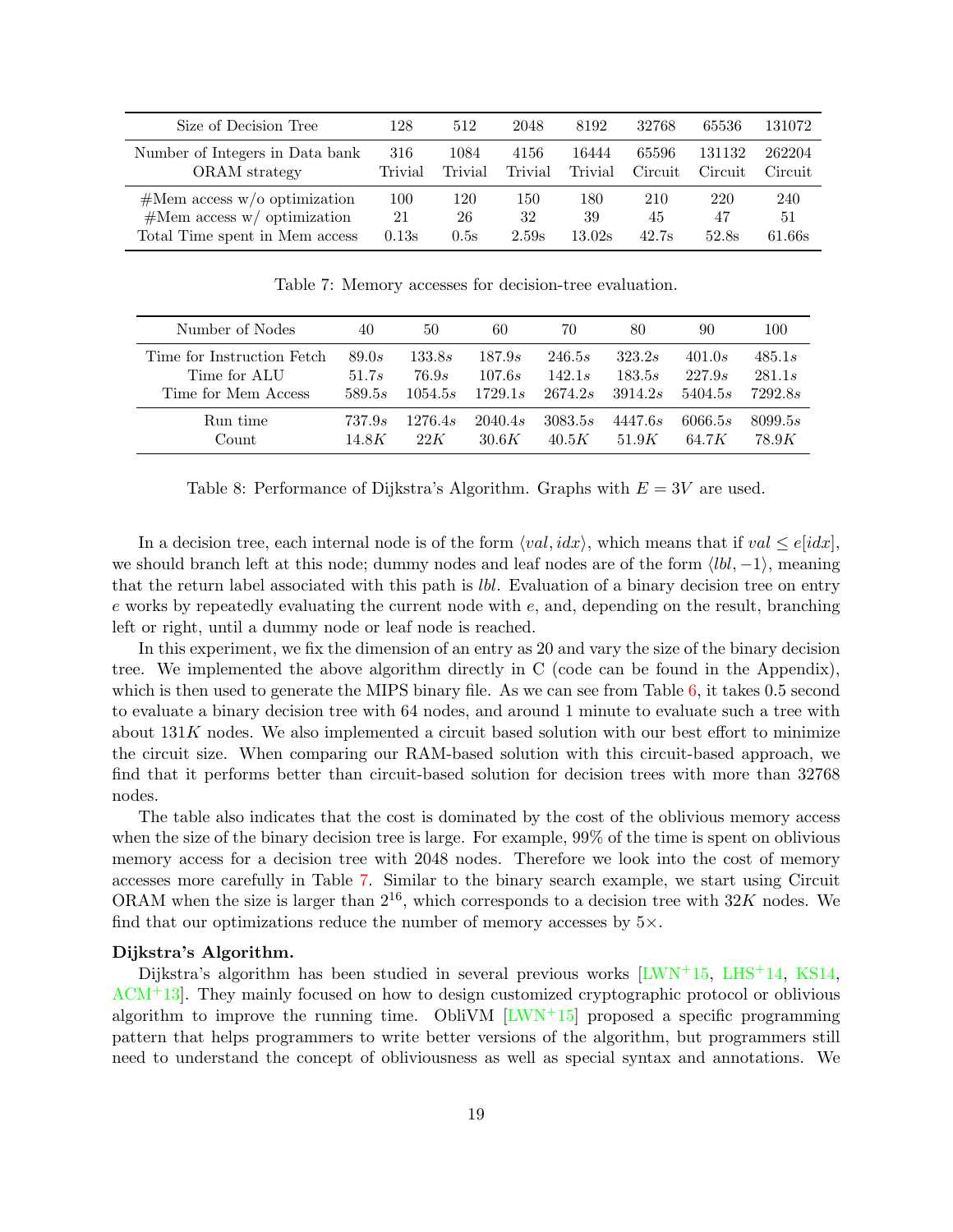<span id="page-19-0"></span>

Figure 8: A simple graph with 4 nodes and 5 edges.

implemented Dijkstra's algorithm on general graphs using C which is compiled to MIPS binary for our use. The code is provided in the Appendix.

Similar to some previous work [\[LWN](#page-21-9)+15, [KS14\]](#page-21-14), we reveal the number of nodes and edges for better efficiency. The graph is organized as an adjacency list. In particular, one party holds two arrays edge and weight, containing the tail node and weight of each edge respectively, and sorted according to the head node of the edge. This party also holds an array node where node [i] is the sum of out degree of node 1 to  $i-1$ . This also means that all edges started from node i has tail nodes edge [node[i]], edge[node[i]+1], ..., edge[node[i+1]]-1. For example, a simple graph shown in Figure [8](#page-19-0) will be represented as:

 $node = \{0, 1, 2, 4\}$ edge =  $\{3, 0, 0, 1, 2\}$ weight =  $\{9, 6, 5, 8, 5\}$ .

We ran Dijkstra's algorithm on sparse graphs with  $E = 3V$  and summarized the results in Table [8.](#page-18-1) We can see from the table that it takes about 20 minutes for us to run Dijkstra's algorithm on a graph with 50 nodes. Keller et al. implemented Dijkstra on sparse graphs. Their implementation is based on SPDZ protocol and it takes them about 100 seconds online time for a graph of 100 nodes. Our online time is about 80 times slower than theirs. If we consider the total time, then SPDZ has the longer running time due to its tremendous offline stage, which is roughly 200 times slower than its online time.

### 6 Conclusion

In this work, we designed and implemented an emulator that allows two parties to securely execute native MIPS code. Our work fills an important gap in the trade-off between efficiency and generality: by supporting MIPS code, we allow programmers with no knowledge or understanding of secure computation to write and securely execute code of their choice. Contrary to what one might expect, we show that this approach can yield reasonable performance once several automated optimizations are applied. For some programs, our optimized system is competitive with implementations based on state-of-the-art domain-specific languages for secure computation.

There are still many interesting, unexplored optimizations that would further improve the efficiency of our approach: (1) In this work, we demonstrate the potential advantages of padding with NOP instruction, but it remains an interesting challenge to automate and optimize this step. (2) It is also interesting to explore how taint analysis, and other more complex analysis of binary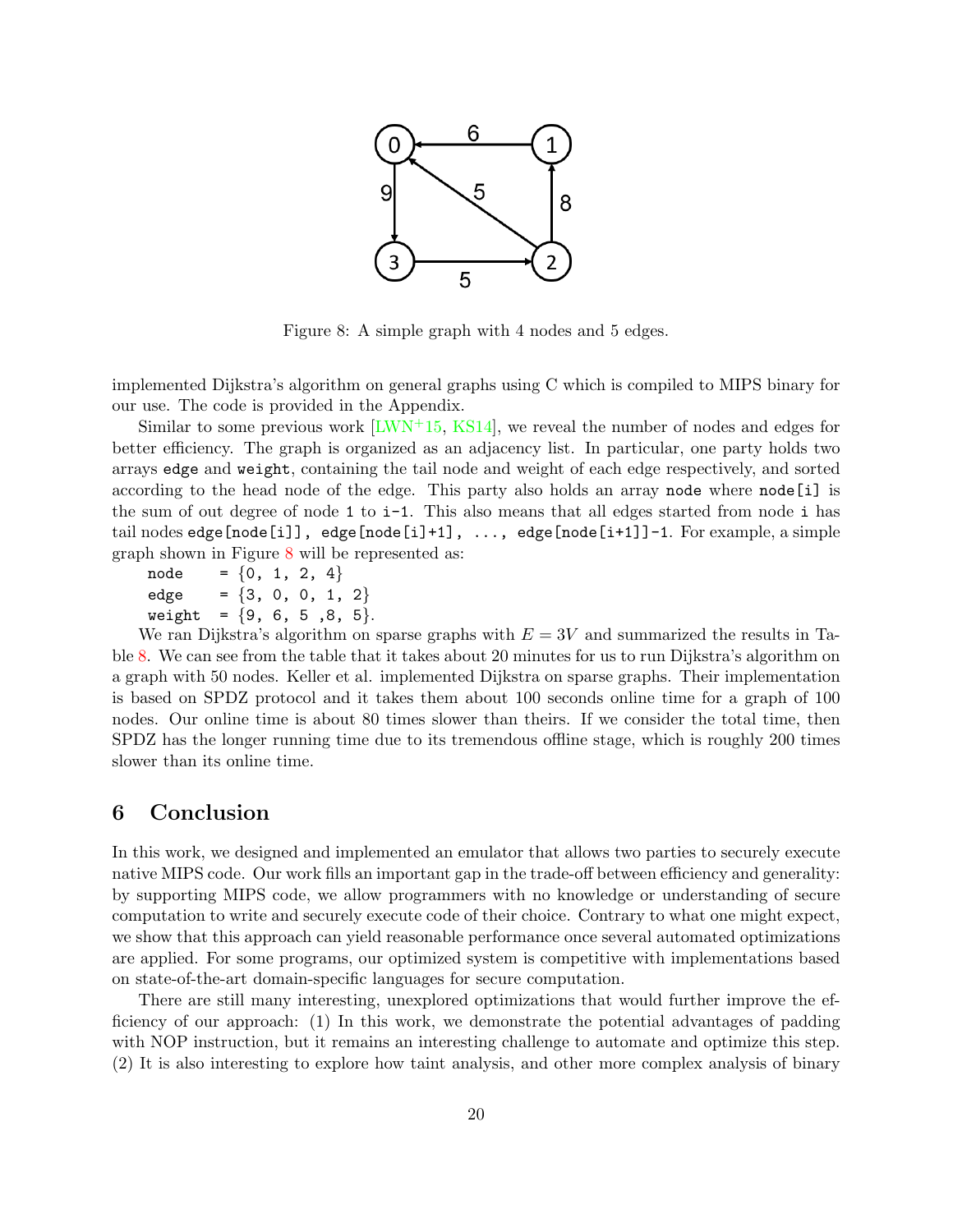files, can improve the performance by allowing us to further avoid oblivious memory accesses and unnecessary secure computation in the ALU. Our work demonstrates the feasibility of the most general approach to secure computation, opening an avenue for further research and helping to fill a gap in the growing array of options for performing secure computation.

# Acknowledgements

The authors thank Elaine Shi for helpful discussions in the early stages. This research was developed with funding from the Defense Advanced Research Projects Agency (DARPA). Work of Xiao Wang and Jonathan Katz was additionally supported in part by NSF awards #1111599 and #1563722. The views, opinions, and/or findings contained in this work are those of the authors and should not be interpreted as representing the official views or policies of the Department of Defense or the U.S. Government.

# References

- <span id="page-20-7"></span>[ACM+13] Abdelrahaman Aly, Edouard Cuvelier, Sophie Mawet, Olivier Pereira, and Mathieu Van Vyve. Securely solving simple combinatorial graph problems. In Financial Cryptography and Data Security, volume 7859 of LNCS, pages 239–257. Springer, 2013.
- <span id="page-20-1"></span>[AMPR14] Arash Afshar, Payman Mohassel, Benny Pinkas, and Ben Riva. Non-interactive secure computation based on cut-and-choose. In Advances in Cryptology–EUROCRYPT 2014, pages 387–404. Springer, 2014.
- <span id="page-20-2"></span>[BLW08] Dan Bogdanov, Sven Laur, and Jan Willemson. Sharemind: A framework for fast privacy-preserving computations. In Sushil Jajodia and Javier López, editors, ES-ORICS 2008, volume 5283 of LNCS, pages 192–206. Springer, October 2008.
- <span id="page-20-5"></span>[DSZ15] Daniel Demmler, Thomas Schneider, and Michael Zohner. ABY—A framework for efficient mixed-protocol secure two-party computation. In NDSS, 2015.
- <span id="page-20-0"></span>[EFLL12] Yael Ejgenberg, Moriya Farbstein, Meital Levy, and Yehuda Lindell. SCAPI: The secure computation application programming interface. Cryptology ePrint Archive, Report 2012/629, 2012.
- <span id="page-20-4"></span>[FDD12] Christopher W Fletcher, Marten van Dijk, and Srinivas Devadas. Towards an interpreter for efficient encrypted computation. In Proceedings of the 2012 ACM Workshop on Cloud computing security workshop, 2012.
- <span id="page-20-6"></span>[GGH+13] Craig Gentry, Kenny A. Goldman, Shai Halevi, Charanjit S. Jutla, Mariana Raykova, and Daniel Wichs. Optimizing ORAM and using it efficiently for secure computation. In PETS, 2013.
- <span id="page-20-3"></span>[GKK+12] S. Dov Gordon, Jonathan Katz, Vladimir Kolesnikov, Fernando Krell, Tal Malkin, Mariana Raykova, and Yevgeniy Vahlis. Secure two-party computation in sublinear (amortized) time. In Ting Yu, George Danezis, and Virgil D. Gligor, editors, ACM CCS, pages 513–524. ACM Press, October 2012.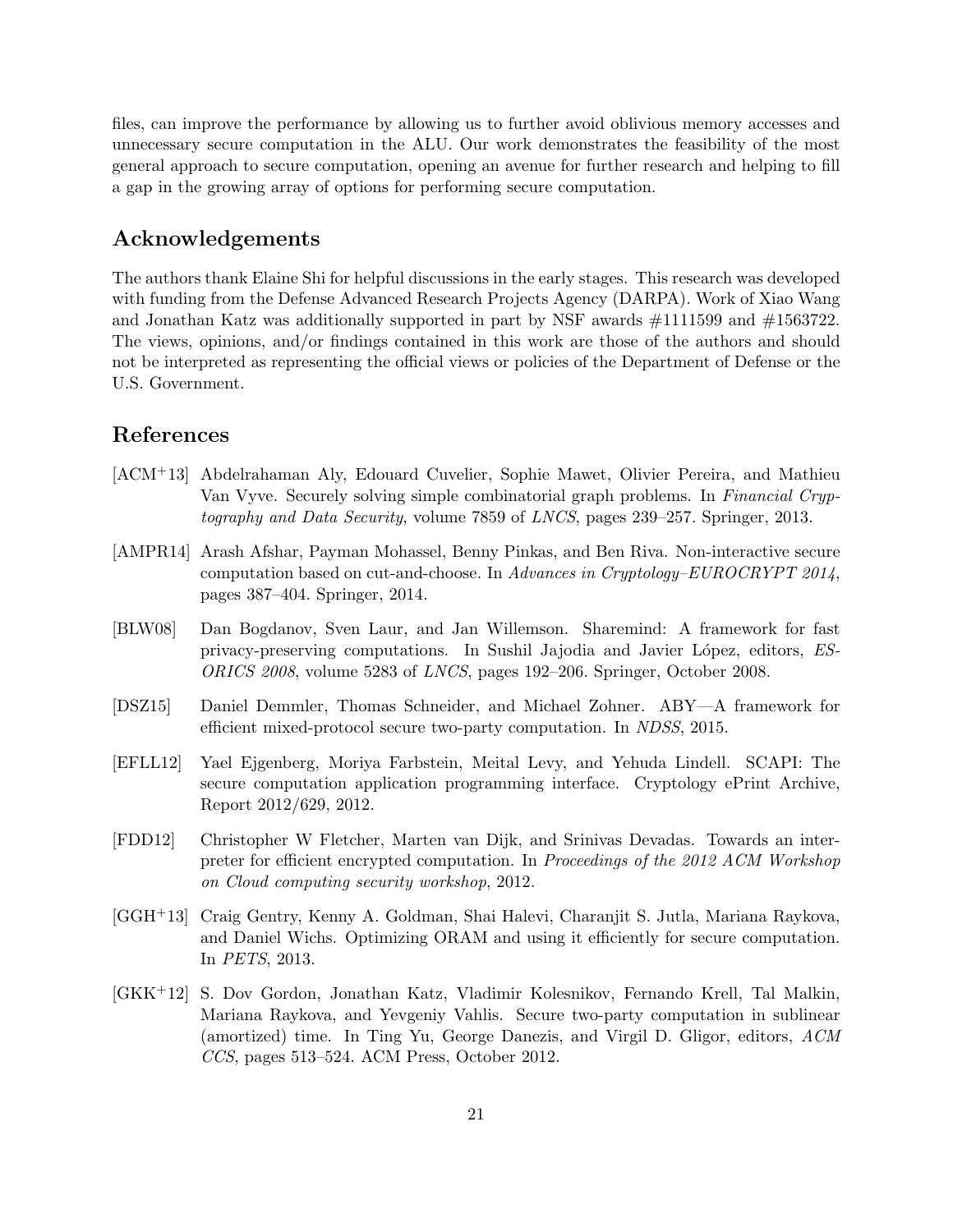- <span id="page-21-11"></span>[GO96] Oded Goldreich and Rafail Ostrovsky. Software protection and simulation on oblivious rams. Journal of the ACM, 43(3):431–473, 1996.
- <span id="page-21-13"></span>[Gol04] Oded Goldreich. Foundations of Cryptography: Basic Applications, volume 2. Cambridge University Press, Cambridge, UK, 2004.
- <span id="page-21-3"></span>[HEKM11] Yan Huang, David Evans, Jonathan Katz, and Lior Malka. Faster secure two-party computation using garbled circuits. In Usenix Security Symposium, 2011.
- <span id="page-21-5"></span>[HFKV12] Andreas Holzer, Martin Franz, Stefan Katzenbeisser, and Helmut Veith. Secure twoparty computations in ANSI C. In Ting Yu, George Danezis, and Virgil D. Gligor, editors, ACM CCS, pages 772–783. ACM Press, October 2012.
- <span id="page-21-2"></span>[HKS<sup>+</sup>10] Wilko Henecka, Stefan Kögl, Ahmad-Reza Sadeghi, Thomas Schneider, and Immo Wehrenberg. TASTY: tool for automating secure two-party computations. In Ehab Al-Shaer, Angelos D. Keromytis, and Vitaly Shmatikov, editors, ACM CCS, pages 451–462. ACM Press, October 2010.
- <span id="page-21-12"></span>[Kel15] Marcel Keller. The oblivious machine - or: How to put the c into mpc. Cryptology ePrint Archive, Report 2015/467, 2015. <http://eprint.iacr.org/>.
- <span id="page-21-7"></span>[KMSB13] Ben Kreuter, Benjamin Mood, Abhi Shelat, and Kevin Butler. PCF: A portable circuit format for scalable two-party secure computation. In Usenix Security Symposium, 2013.
- <span id="page-21-14"></span>[KS14] Marcel Keller and Peter Scholl. Efficient, oblivious data structures for MPC. In Asiacrypt, 2014.
- <span id="page-21-4"></span>[KSS12] Benjamin Kreuter, Abhi Shelat, and Chih-Hao Shen. Billion-gate secure computation with malicious adversaries. In USENIX Security Symposium, 2012.
- <span id="page-21-6"></span>[LHS+14] Chang Liu, Yan Huang, Elaine Shi, Jonathan Katz, and Michael Hicks. Automating efficient RAM-model secure computation. In *IEEE Security*  $\mathscr B$  *Privacy*, 2014.
- <span id="page-21-10"></span>[LR15] Yehuda Lindell and Ben Riva. Blazing fast 2PC in the offline/online setting with security for malicious adversaries. In ACM CCS 15, pages 579–590. ACM Press, 2015.
- <span id="page-21-9"></span>[LWN+15] Chang Liu, Xiao Shaun Wang, Karthik Nayak, Yan Huang, and Elaine Shi. Oblivm: A programming framework for secure computation. In IEEE Security  $\mathcal C$  Privacy, 2015.
- <span id="page-21-0"></span>[MNPS04] Dahlia Malkhi, Noam Nisan, Benny Pinkas, and Yaron Sella. Fairplay: a secure twoparty computation system. In USENIX Security Symposium, 2004.
- <span id="page-21-1"></span>[PSSW09] Benny Pinkas, Thomas Schneider, Nigel P. Smart, and Stephen C. Williams. Secure two-party computation is practical. In Mitsuru Matsui, editor, Asiacrypt, volume 5912 of LNCS, pages 250–267. Springer, December 2009.
- <span id="page-21-8"></span>[RHH14] Aseem Rastogi, Matthew A. Hammer, and Michael Hicks. Wysteria: A programming language for generic, mixed-mode multiparty computations. In 2014 IEEE Symposium on Security and Privacy, pages 655–670. IEEE Computer Society Press, May 2014.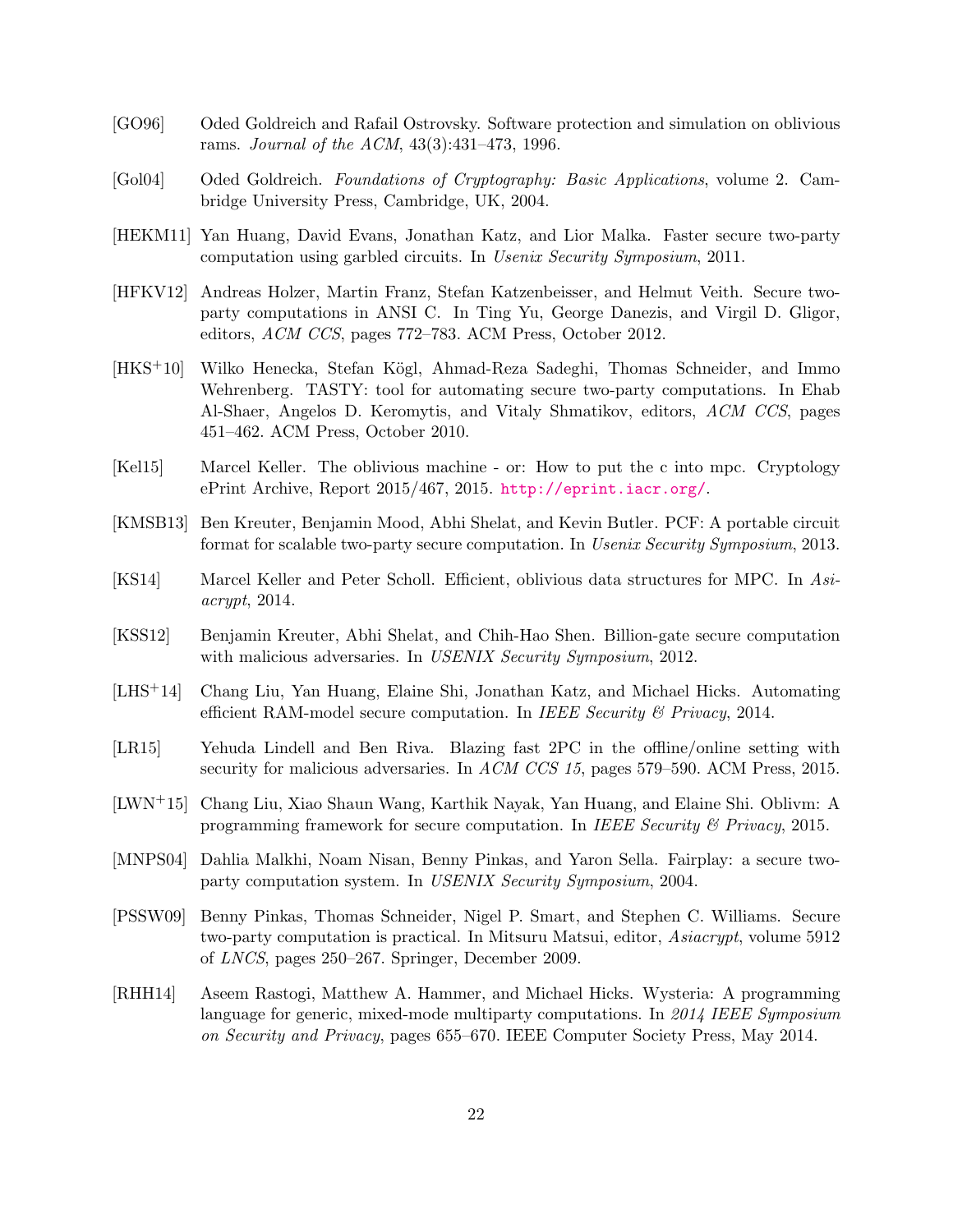- <span id="page-22-2"></span>[SHS+15] Ebrahim M. Songhori, Siam U. Hussain, Ahmad-Reza Sadeghi, Thomas Schneider, and Farinaz Koushanfar. TinyGarble: Highly compressed and scalable sequential garbled circuits. In IEEE Security  $\mathcal B$  Privacy, 2015.
- <span id="page-22-5"></span>[WCS15] Xiao Wang, T.-H. Hubert Chan, and Elaine Shi. Circuit ORAM: On tightness of the Goldreich-Ostrovsky lower bound. In ACM CCS 15, pages 850–861. ACM Press, 2015.
- <span id="page-22-3"></span>[WHC+14] Xiao Shaun Wang, Yan Huang, T.-H. Hubert Chan, Abhi Shelat, and Elaine Shi. SCORAM: Oblivious RAM for secure computation. In Gail-Joon Ahn, Moti Yung, and Ninghui Li, editors, ACM CCS, pages 191–202. ACM Press, November 2014.
- <span id="page-22-4"></span>[WNL+14] Xiao Shaun Wang, Kartik Nayak, Chang Liu, T.-H. Hubert Chan, Elaine Shi, Emil Stefanov, and Yan Huang. Oblivious data structures. In Gail-Joon Ahn, Moti Yung, and Ninghui Li, editors, ACM CCS, pages 215–226. ACM Press, November 2014.
- <span id="page-22-0"></span>[Yao86] Andrew Chi-Chih Yao. How to generate and exchange secrets (extended abstract). In 27th FOCS, pages 162–167. IEEE Computer Society Press, October 1986.
- <span id="page-22-1"></span>[ZE15] Samee Zahur and David Evans. Obliv-c: A language for extensible data-oblivious computation. Cryptology ePrint Archive, Report 2015/1153, 2015.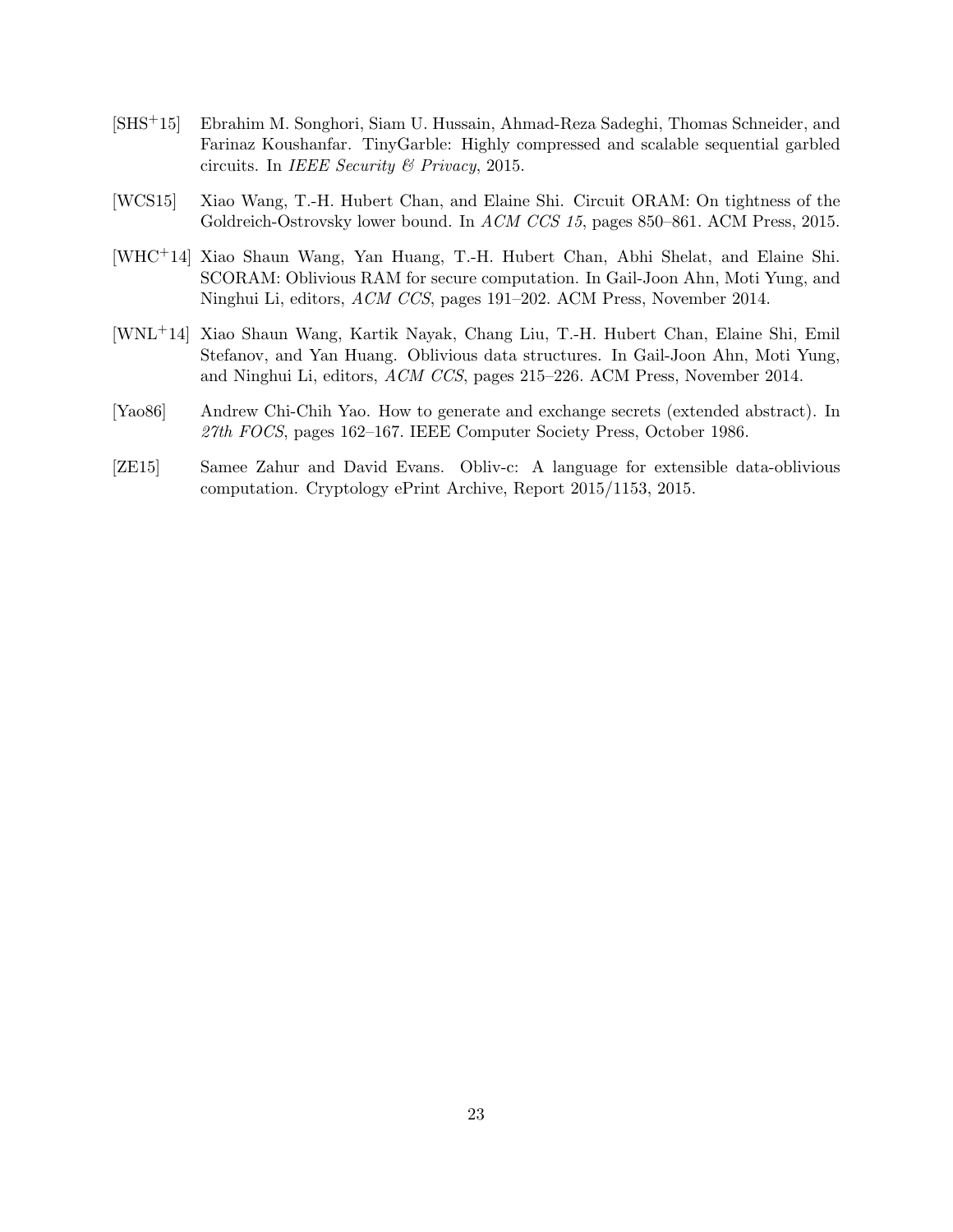#### Computing the size of set intersection

```
int intersection(int *a, int *b,
                 int l, int l2) {
 int i = 0, j = 0, total=0;
 while(i < 1 && j < 12) {
    if(a[i] < b[j])i++;
    else if(b[j] < a[i])
      j++;
    else {
      i++;
      total++;
    }
 }
 return total;
}
```
Figure 9: Code for computing the size of the intersection of two sets.

```
C code for Hamming distance
int hamming(int *a, int *b, int l) {
  int *e = a + 1;1 = 0;while(a < e) {
      if(*a++ != *b++)++l;
   }
return l;
}
```
Figure 10: C code for Hamming distance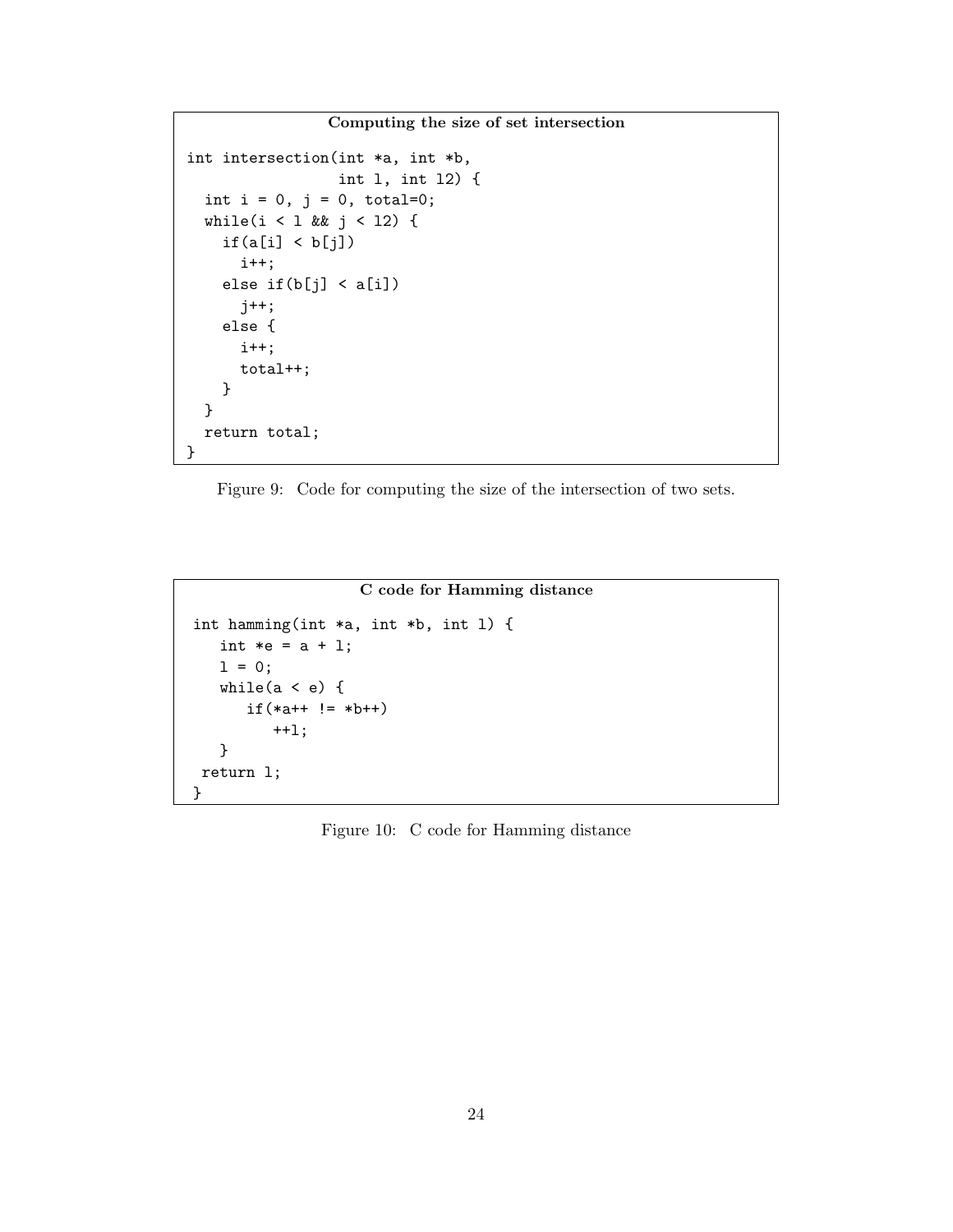C code for binary search

```
int binarySearch(int *a, int *b, int l) {
   int key = b[0], imin = 0, imax = 1-1;
   while (imax >= imin) {
      int imid = (imin+ imax)/2;
      if (a[imid] >= key)imax = imid - 1;else
         imin = imid + 1;}
   return imin;
}
```
Figure 11: C code for binary search

```
C code for binary decision-tree evaluation
int binaryDecisionTree(int *a, int *b) {
  int depth = a[0];
  int * tree = a+1;
  int index = 0;
  for(int i = 1; i < depth; ++i) {
    if(tree[index*2+1] != -1) {
      int rbranch =
       tree[index*2]<=b[tree[index*2+1]];
      index = 2*index+1;index += right_branch;
     }
  }
  return tree[index*2];
}
```
Figure 12: C code for binary decision-tree evaluation